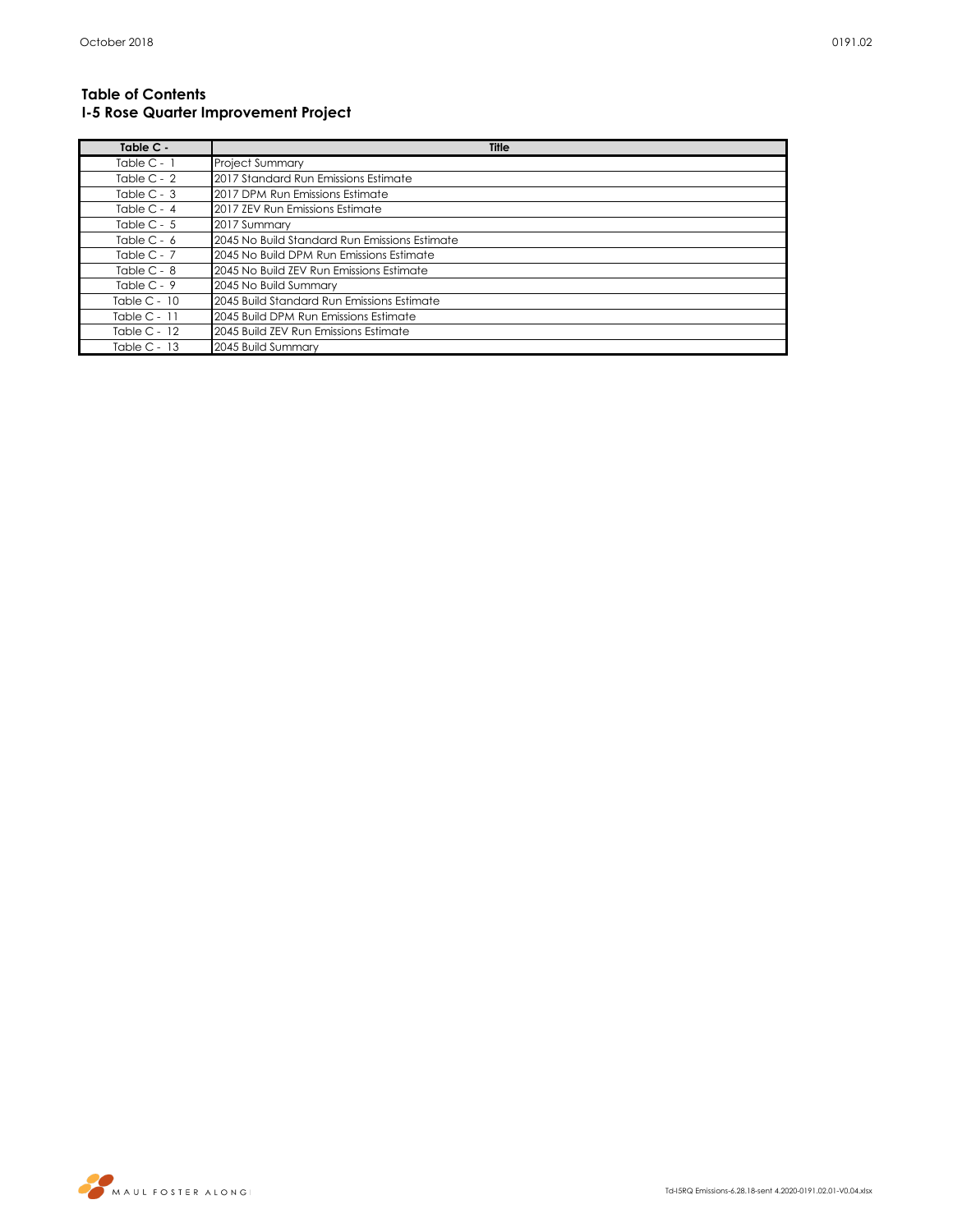|                                        |                  |                      |              |              |                        | Emissions Estimate (tons/yr) |              |          |          |              |  |  |
|----------------------------------------|------------------|----------------------|--------------|--------------|------------------------|------------------------------|--------------|----------|----------|--------------|--|--|
|                                        | <b>MOVES</b>     |                      | Road Type ID |              |                        |                              |              |          |          |              |  |  |
| Pollutant                              | <b>Pollutant</b> | 4 (Urban Restricted) |              |              | 5 (Urban Unrestricted) |                              |              | Total    |          |              |  |  |
|                                        | ID               | 2017                 | 2045         | 2045         | 2017                   | 2045                         | 2045         | 2017     | 2045     | 2045         |  |  |
|                                        |                  |                      | No Build     | <b>Build</b> |                        | No Build                     | <b>Build</b> |          | No Build | <b>Build</b> |  |  |
| $CO2$ e                                | 98               | 215,311              | 196,139      | 190,415      | 244,524                | 164,907                      | 169,779      | 459,836  | 361,046  | 360,194      |  |  |
| CO <sub>2</sub> e (Metric Tons)        | 98               | 195,327              | 177,935      | 172,741      | 221,829                | 149,601                      | 154,021      | 417,156  | 327,536  | 326,762      |  |  |
| Mobile Source Air Toxics (MSAT)        |                  |                      |              |              |                        |                              |              |          |          |              |  |  |
| Non-methane HC                         | 79               | 41.9                 | 11.9         | 10.7         | 52.8                   | 13.3                         | 13.7         | 94.7     | 25.2     | 24.4         |  |  |
| <b>VOC</b>                             | 87               | 43.7                 | 13.0         | 11.7         | 54.4                   | 14.2                         | 14.6         | 98.1     | 27.3     | 26.3         |  |  |
| Primary PM <sub>10</sub> (DPM)         | 100              | 9.35                 | 1.78         | 1.67         | 3.51                   | 0.61                         | 0.63         | 12.9     | 2.39     | 2.30         |  |  |
| Primary Exhaust PM <sub>25</sub>       | 110              | 8.60                 | 1.64         | 1.54         | 3.23                   | 0.56                         | 0.58         | 11.8     | 2.20     | 2.12         |  |  |
| <b>Elemental Carbon</b>                | 112              | 4.95                 | 0.16         | 0.15         | 1.74                   | 0.056                        | 0.058        | 6.69     | 0.22     | 0.21         |  |  |
| Organic Carbon                         | 111              | 4.03                 | 0.88         | 0.93         | 2.79                   | 0.81                         | 0.83         | 6.82     | 1.69     | 1.76         |  |  |
| Sulfate Particulate                    | 115              | 1.17                 | 2.22         | 2.09         | 0.51                   | 0.78                         | 0.81         | 1.69     | 3.00     | 2.90         |  |  |
| Composite - NonECPM                    | 118              | 9.90                 | 3.83         | 3.74         | 5.71                   | 2.04                         | 2.11         | 15.6     | 5.88     | 5.86         |  |  |
| H <sub>2</sub> O - Aerosol             | 119              | $\Omega$             | $\Omega$     | $\Omega$     | $\Omega$               | $\Omega$                     | $\Omega$     | $\Omega$ | $\Omega$ | $\Omega$     |  |  |
| Acetaldehyde                           | 26               | 0.76                 | 0.27         | 0.24         | 0.64                   | 0.11                         | 0.12         | 1.39     | 0.38     | 0.36         |  |  |
| Acrolein                               | 27               | 0.100                | 0.037        | 0.033        | 0.063                  | 0.015                        | 0.015        | 0.16     | 0.052    | 0.049        |  |  |
| Benzene                                | 20               | 1.14                 | 0.18         | 0.18         | 1.58                   | 0.17                         | 0.17         | 2.72     | 0.35     | 0.35         |  |  |
| 1,3-Butadiene                          | 24               | 0.13                 | 2.8E-03      | 2.5E-03      | 0.16                   | I.0E-03                      | $0E-03$      | 0.29     | 3.8E-03  | 3.6E-03      |  |  |
| Ethylbenzene                           | 41               | 0.62                 | 0.18         | 0.16         | 0.91                   | 0.23                         | 0.23         | 1.53     | 0.41     | 0.40         |  |  |
| Formaldehyde                           | 25               | 1.50                 | 0.82         | 0.74         | 1.04                   | 0.33                         | 0.34         | 2.53     | 1.14     | 1.08         |  |  |
| <b>Total Naphthalene</b>               | $-$              | 0.17                 | 0.063        | 0.057        | 0.13                   | 0.026                        | 0.027        | 0.30     | 0.089    | 0.084        |  |  |
| <b>Polycyclic Organic Matter (POM)</b> |                  |                      |              |              |                        |                              |              |          |          |              |  |  |
| <b>Total POM</b>                       |                  | 0.083                | 0.011        | 0.011        | 0.062                  | 8.2E-03                      | 8.5E-03      | 0.15     | 0.019    | 0.019        |  |  |

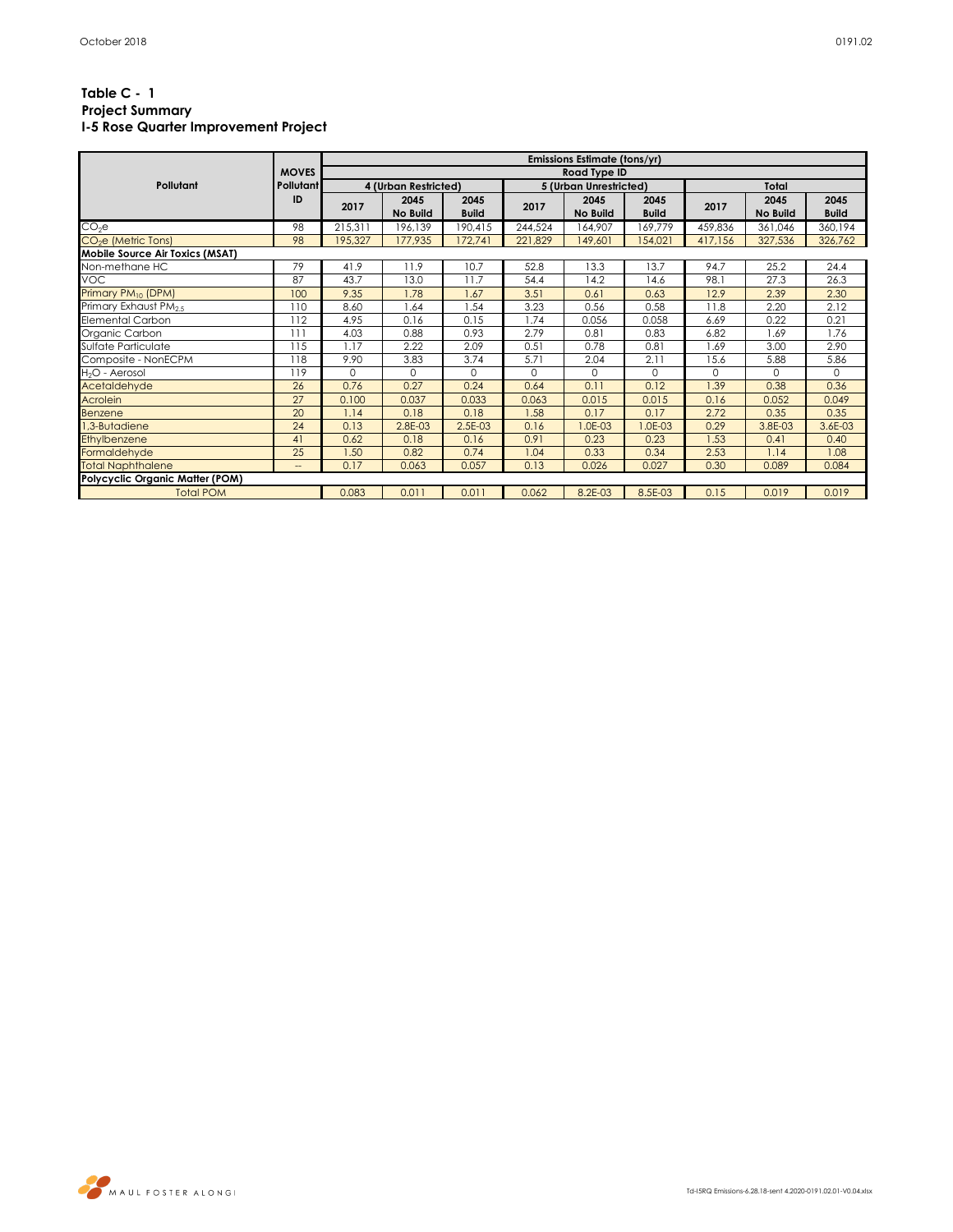# **Table C - 2 2017 Standard Run Emissions Estimate I-5 Rose Quarter Improvement Project**

| <b>MOVES</b>          | PollutantID <sup>(1)</sup> RoadTypeID <sup>(1)</sup> Pollutant.RoadID <sup>(2)</sup> |                              |              | SUM(emissionQuant) <sup>(3)</sup> | <b>Annual Emissions Estimate</b> |                          |  |  |  |
|-----------------------|--------------------------------------------------------------------------------------|------------------------------|--------------|-----------------------------------|----------------------------------|--------------------------|--|--|--|
| Run ID <sup>(1)</sup> |                                                                                      |                              |              | (g)                               | $(g/yr)^{(a)}$                   | (tons/yr) <sup>(b)</sup> |  |  |  |
|                       | 1                                                                                    | 4                            | 1.4          | 446,089                           | 40,705,598                       | 44.9                     |  |  |  |
| $\mathbf{1}$          | $\mathbf{1}$                                                                         | $\sqrt{5}$                   | 1.5          | 548,861                           | 50,083,565                       | 55.2                     |  |  |  |
| 1                     | 5                                                                                    | $\overline{4}$               | 5.4          | 33,042                            | 3,015,112                        | 3.32                     |  |  |  |
|                       | 5                                                                                    | 5                            | 5.5          | 28,805                            | 2,628,479                        | 2.90                     |  |  |  |
|                       | 6                                                                                    | $\overline{4}$               | 6.4          | 11,974                            | 1,092,612                        | 1.20                     |  |  |  |
|                       | 6                                                                                    | $\sqrt{5}$                   | 6.5          | 19,377                            | 1,768,170                        | 1.95                     |  |  |  |
|                       | 20                                                                                   | $\overline{\mathbf{4}}$      | 20.4         | 11,364                            | 1,036,937                        | 1.14                     |  |  |  |
|                       | 20                                                                                   | $\sqrt{5}$                   | 20.5         | 15,650                            | 1,428,021                        | 1.57                     |  |  |  |
|                       | 23                                                                                   | $\overline{4}$               | 23.4         | 2.26                              | 206                              | 2.3E-04                  |  |  |  |
|                       | 23                                                                                   | $\sqrt{5}$                   | 23.5         | 2.38                              | 217                              | 2.4E-04                  |  |  |  |
|                       | 24                                                                                   | $\sqrt{4}$                   | 24.4         | 1,281                             | 116,920                          | 0.13                     |  |  |  |
| 1                     | 24                                                                                   | $\sqrt{5}$                   | 24.5         | 1,638                             | 149,433                          | 0.16                     |  |  |  |
|                       | 25                                                                                   | $\overline{4}$               | 25.4         | 14,880                            | 1,357,845                        | 1.50                     |  |  |  |
|                       | 25                                                                                   | 5                            | 25.5         | 10,315                            | 941,276                          | 1.04                     |  |  |  |
|                       | 26                                                                                   | $\sqrt{4}$                   | 26.4         | 7,507                             | 685,054                          | 0.76                     |  |  |  |
|                       | 26                                                                                   | $\sqrt{5}$                   | 26.5         | 6,339                             | 578,429                          | 0.64                     |  |  |  |
|                       | 27                                                                                   | $\overline{\mathbf{4}}$      | 27.4         | 993                               | 90,589                           | 0.100                    |  |  |  |
|                       | 27                                                                                   | 5                            | 27.5         | 627                               | 57,231                           | 0.063                    |  |  |  |
|                       | 41                                                                                   | $\sqrt{4}$                   | 41.4         | 6,170                             | 563,053                          | 0.62                     |  |  |  |
|                       | 41                                                                                   | $\sqrt{5}$                   | 41.5         | 9,034                             | 824,381                          | 0.91                     |  |  |  |
|                       | 68                                                                                   | $\overline{4}$               | 68.4         | 0.70                              | 63.7                             | 7.0E-05                  |  |  |  |
|                       | 68<br>69                                                                             | $\sqrt{5}$<br>4              | 68.5<br>69.4 | 0.53<br>43.0                      | 48.2<br>3,920                    | 5.3E-05<br>4.3E-03       |  |  |  |
| 1                     | 69                                                                                   | $\sqrt{5}$                   | 69.5         | 19.4                              | 1,770                            | 2.0E-03                  |  |  |  |
| 1                     | 70                                                                                   | $\overline{4}$               | 70.4         | $\mathbf{O}$                      | $\mathbf 0$                      | $\mathsf{O}\xspace$      |  |  |  |
| 1                     | 70                                                                                   | $\sqrt{5}$                   | 70.5         | $\mathbf{O}$                      | $\mathsf{O}\xspace$              | $\mathbf 0$              |  |  |  |
|                       | 71                                                                                   | $\sqrt{4}$                   | 71.4         | 0.67                              | 61.4                             | 6.8E-05                  |  |  |  |
|                       | 71                                                                                   | $\sqrt{5}$                   | 71.5         | 0.71                              | 64.6                             | 7.1E-05                  |  |  |  |
|                       | 72                                                                                   | $\overline{4}$               | 72.4         | 11.3                              | 1,033                            | 1.1E-03                  |  |  |  |
|                       | 72                                                                                   | 5                            | 72.5         | 5.14                              | 469                              | 5.2E-04                  |  |  |  |
| 1                     | 73                                                                                   | $\overline{\mathbf{4}}$      | 73.4         | 27.2                              | 2,483                            | 2.7E-03                  |  |  |  |
|                       | 73                                                                                   | $\sqrt{5}$                   | 73.5         | 15.4                              | 1,403                            | 1.5E-03                  |  |  |  |
|                       | 74                                                                                   | $\overline{\mathbf{4}}$      | 74.4         | 23.9                              | 2,180                            | 2.4E-03                  |  |  |  |
|                       | 74                                                                                   | 5                            | 74.5         | 20.1                              | 1,838                            | 2.0E-03                  |  |  |  |
|                       | 75                                                                                   | $\overline{\mathbf{4}}$      | 75.4         | 10.2                              | 927                              | 1.0E-03                  |  |  |  |
|                       | 75                                                                                   | $\sqrt{5}$                   | 75.5         | 9.20                              | 839                              | 9.3E-04                  |  |  |  |
| 1                     | 76                                                                                   | $\overline{\mathbf{4}}$      | 76.4         | 43.8                              | 3,997                            | 4.4E-03                  |  |  |  |
|                       | 76                                                                                   | $\sqrt{5}$                   | 76.5         | 45.8                              | 4,183                            | 4.6E-03                  |  |  |  |
| 1                     | $77$                                                                                 | $\pmb{4}$                    | 77.4         | 8.14                              | 743                              | 8.2E-04                  |  |  |  |
|                       | 77                                                                                   | $\sqrt{5}$                   | 77.5         | 8.36                              | 763                              | 8.4E-04                  |  |  |  |
| 1                     | 78                                                                                   | 4                            | 78.4         | 18.6                              | 1,695                            | 1.9E-03                  |  |  |  |
|                       | 78                                                                                   | 5                            | 78.5         | 11.2                              | 1,018                            | 1.1E-03                  |  |  |  |
|                       | 79                                                                                   | $\overline{4}$               | 79.4         | 413,046                           | 37,690,456                       | 41.5                     |  |  |  |
|                       | 79                                                                                   | $\sqrt{5}$                   | 79.5         | 520,057                           | 47,455,161                       | 52.3                     |  |  |  |
|                       | 81                                                                                   | $\overline{4}$               | 81.4         | 18.3                              | 1,671                            | 1.8E-03                  |  |  |  |
|                       | 81                                                                                   | 5<br>$\overline{\mathbf{4}}$ | 81.5         | 7.59                              | 693                              | 7.6E-04                  |  |  |  |
|                       | 82                                                                                   | 5                            | 82.4         | 16.9<br>17.4                      | 1,543                            | 1.7E-03                  |  |  |  |
| 1                     | 82<br>83                                                                             | $\overline{4}$               | 82.5<br>83.4 | 46.3                              | 1,589<br>4,229                   | 1.8E-03<br>4.7E-03       |  |  |  |
| 1                     | 83                                                                                   | $\sqrt{5}$                   | 83.5         | 20.7                              | 1,889                            | 2.1E-03                  |  |  |  |
| 1                     | 84                                                                                   | $\overline{\mathbf{4}}$      | 84.4         | 61.1                              | 5,571                            | 6.1E-03                  |  |  |  |
|                       | 84                                                                                   | 5                            | 84.5         | 27.0                              | 2,467                            | 2.7E-03                  |  |  |  |
|                       | 87                                                                                   | $\overline{\mathbf{4}}$      | 87.4         | 431,335                           | 39, 359, 355                     | 43.4                     |  |  |  |
|                       | 87                                                                                   | $\sqrt{5}$                   | 87.5         | 534,931                           | 48,812,426                       | 53.8                     |  |  |  |
|                       | 90                                                                                   | $\overline{4}$               | 90.4         | 2,136,181,056                     | 194, 926, 521, 360               | 214,870                  |  |  |  |
| 1                     | 90                                                                                   | $\sqrt{5}$                   | 90.5         | 2,424,511,040                     | 221, 236, 632, 400               | 243,872                  |  |  |  |
| 1                     | 91                                                                                   | $\overline{4}$               | 91.4         | 27,946                            | 2,550,071                        | 2.81                     |  |  |  |
| 1                     | 91                                                                                   | 5                            | 91.5         | 31,890                            | 2,909,934                        | 3.21                     |  |  |  |

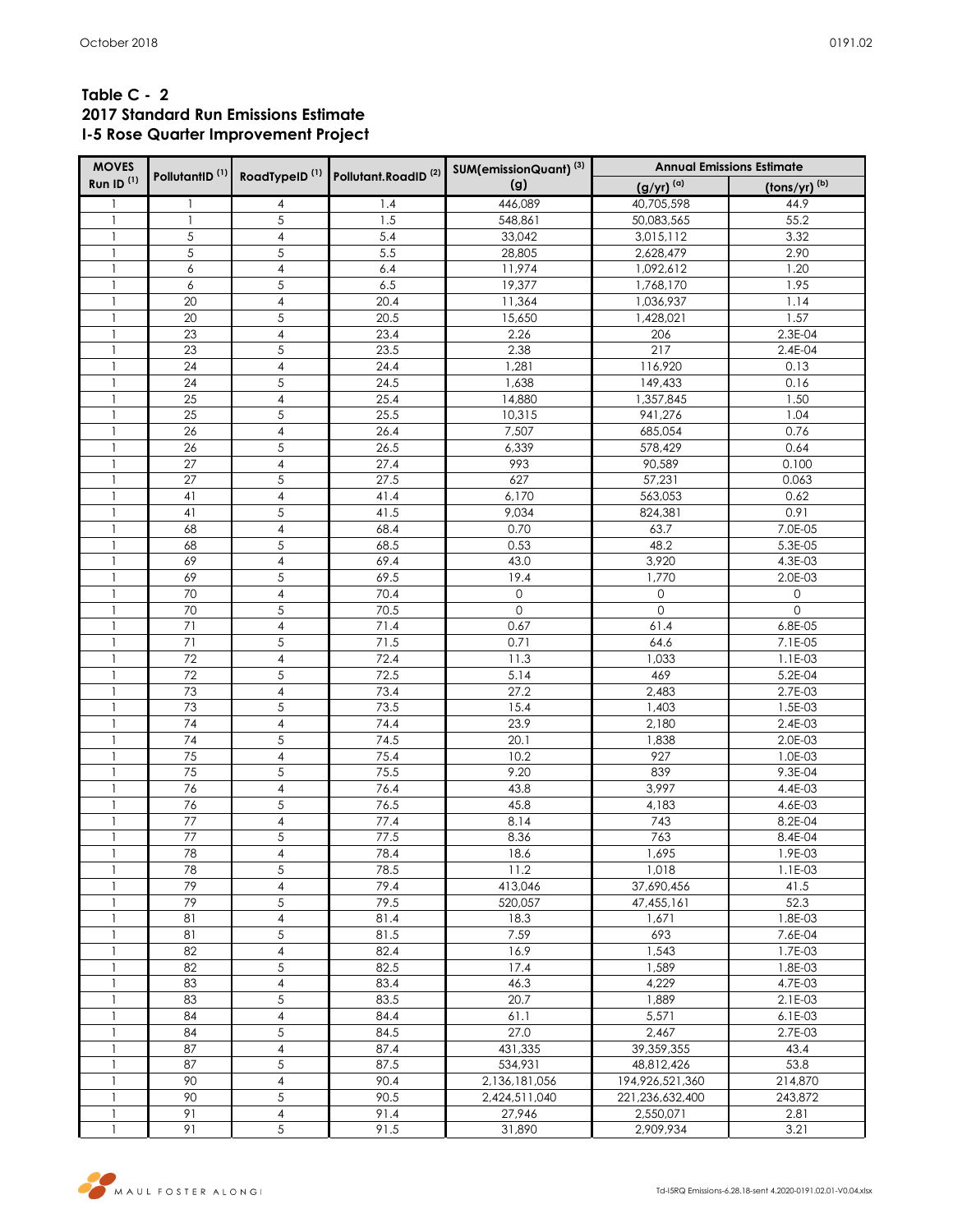| <b>MOVES</b>          | PollutantID <sup>(1)</sup> |                         | RoadTypeID <sup>(1)</sup> Pollutant.RoadID <sup>(2)</sup> | SUM(emissionQuant) <sup>(3)</sup> | <b>Annual Emissions Estimate</b> |                          |
|-----------------------|----------------------------|-------------------------|-----------------------------------------------------------|-----------------------------------|----------------------------------|--------------------------|
| Run ID <sup>(1)</sup> |                            |                         |                                                           | (g)                               | $(g/yr)^{(a)}$                   | (tons/yr) <sup>(b)</sup> |
| $\mathbf{1}$          | 98                         | 4                       | 98.4                                                      | 2,140,569,952                     | 195,327,008,120                  | 215,311                  |
| $\mathbf{1}$          | 98                         | $\overline{5}$          | 98.5                                                      | 2,430,998,976                     | 221,828,656,560                  | 244,524                  |
| $\mathbf{1}$          | 111                        | $\overline{\mathbf{4}}$ | 111.4                                                     | 40,045                            | 3,654,073                        | 4.03                     |
| 1                     | 111                        | 5                       | 111.5                                                     | 27,770                            | 2,534,021                        | 2.79                     |
|                       | 115                        | $\overline{4}$          | 115.4                                                     | 6,308                             | 575,639                          | 0.63                     |
| 1                     | 115                        | 5                       | 115.5                                                     | 3,049                             | 278,200                          | 0.31                     |
| 1                     | 118                        | $\overline{\mathbf{4}}$ | 118.4                                                     | 62,097                            | 5,666,342                        | 6.25                     |
|                       | 118                        | 5                       | 118.5                                                     | 41,983                            | 3,830,976                        | 4.22                     |
|                       | 119                        | $\overline{\mathbf{4}}$ | 119.4                                                     | 0                                 | 0                                | $\mathsf{O}\xspace$      |
|                       | 119                        | 5                       | 119.5                                                     | $\mathsf{O}\xspace$               | $\mathsf{O}\xspace$              | $\mathsf{O}\xspace$      |
|                       | 168                        | $\overline{\mathbf{4}}$ | 168.4                                                     | $\circ$                           | $\overline{0}$                   | $\mathsf{O}$             |
| $\mathbf{1}$          | 168                        | $\overline{5}$          | 168.5                                                     | $\mathsf{O}$                      | $\mathsf{O}$                     | $\mathsf{O}\xspace$      |
| 1                     | 169                        | $\overline{\mathbf{4}}$ | 169.4                                                     | 50.3                              | 4,593                            | 5.1E-03                  |
|                       | 169                        | 5                       | 169.5                                                     | 37.5                              | 3,423                            | 3.8E-03                  |
| $\mathbf{1}$          | 170                        | $\overline{\mathbf{4}}$ | 170.4                                                     | 40.7                              | 3,713                            | 4.1E-03                  |
| 1                     | 170                        | $\overline{5}$          | 170.5                                                     | 29.0                              | 2,648                            | 2.9E-03                  |
|                       | 171                        | $\overline{4}$          | 171.4                                                     | 96.3                              | 8,786                            | 9.7E-03                  |
| 1                     | 171                        | 5                       | 171.5                                                     | 89.7                              | 8,186                            | 9.0E-03                  |
| $\mathbf{1}$          | 172                        | $\overline{\mathbf{4}}$ | 172.4                                                     | 32.4                              | 2,958                            | 3.3E-03                  |
| 1                     | 172                        | 5                       | 172.5                                                     | 23.5                              | 2,148                            | 2.4E-03                  |
| 1                     | 173                        | $\overline{\mathbf{4}}$ | 173.4                                                     | 5.73                              | 523                              | 5.8E-04                  |
|                       | 173                        | 5                       | 173.5                                                     | 4.04                              | 369                              | 4.1E-04                  |
|                       | 174                        | $\overline{4}$          | 174.4                                                     | 0.072                             | 6.57                             | 7.2E-06                  |
| 1                     | 174                        | 5                       | 174.5                                                     | 0.11                              | 9.63                             | 1.1E-05                  |
|                       | 175                        | 4                       | 175.4                                                     | 0.98                              | 89.5                             | 9.9E-05                  |
|                       | 175                        | 5                       | 175.5                                                     | 1.44                              | 131                              | 1.4E-04                  |
|                       | 176                        | $\overline{4}$          | 176.4                                                     | 0.087                             | 7.93                             | 8.7E-06                  |
|                       | 176                        | 5                       | 176.5                                                     | 0.041                             | 3.77                             | 4.2E-06                  |
|                       | 177                        | $\overline{4}$          | 177.4                                                     | 0.98                              | 89.5                             | 9.9E-05                  |
|                       | 177                        | 5                       | 177.5                                                     | 1.44                              | 131                              | 1.4E-04                  |
|                       | 178                        | $\overline{4}$          | 178.4                                                     | 3.20                              | 292                              | 3.2E-04                  |
| 1                     | 178                        | 5                       | 178.5                                                     | 2.99                              | 273                              | 3.0E-04                  |
|                       | 181                        | $\overline{4}$          | 181.4                                                     | 71.9                              | 6,562                            | $7.2E-03$                |
|                       | 181                        | 5                       | 181.5                                                     | 53.7                              | 4.902                            | 5.4E-03                  |
|                       | 182                        | $\overline{4}$          | 182.4                                                     | $\mathbf{O}$                      | 0                                | 0                        |
|                       | 182                        | $\overline{5}$          | 182.5                                                     | $\Omega$                          | $\Omega$                         | $\Omega$                 |
| $\mathbf{1}$          | 183                        | $\overline{4}$          | 183.4                                                     | 138                               | 12,562                           | 0.014                    |
| 1                     | 183                        | 5                       | 183.5                                                     | 117                               | 10,679                           | 0.012                    |
|                       | 184                        | $\overline{4}$          | 184.4                                                     | 59.4                              | 5,424                            | 6.0E-03                  |
| $\mathbf{1}$          | 184                        | 5                       | 184.5                                                     | 43.8                              | 3,996                            | 4.4E-03                  |
| 1                     | 185                        | $\overline{4}$          | 185.4                                                     | 1,682                             | 153,457                          | 0.17                     |
| $\mathbf{1}$          | 185                        | 5                       | 185.5                                                     | 1,293                             | 117,947                          | 0.13                     |

#### **Notes:**

(a) Annual emissions estimate (g/yr) = (Sum[emissionQuant] [g/4 days]) x (365 days/yr)

(b) Annual emissions estimate (tons/yr) = (annual emissions estimate [g/yr]) / (453.592 g/lb) / (2,000 lbs/ton)

### **References:**

- (1) Data from MOVES 2014a, model run June 28, 2018.
- (2) Value is a unique identifier created by Maul Foster & Alongi representing the Pollutant ID and RoadType ID.
- (3) Sum(emissionQuant) represents the sum of emissions for a typical day in January, April, July and October. Data from MOVES 2014a, model run June 28, 2018.



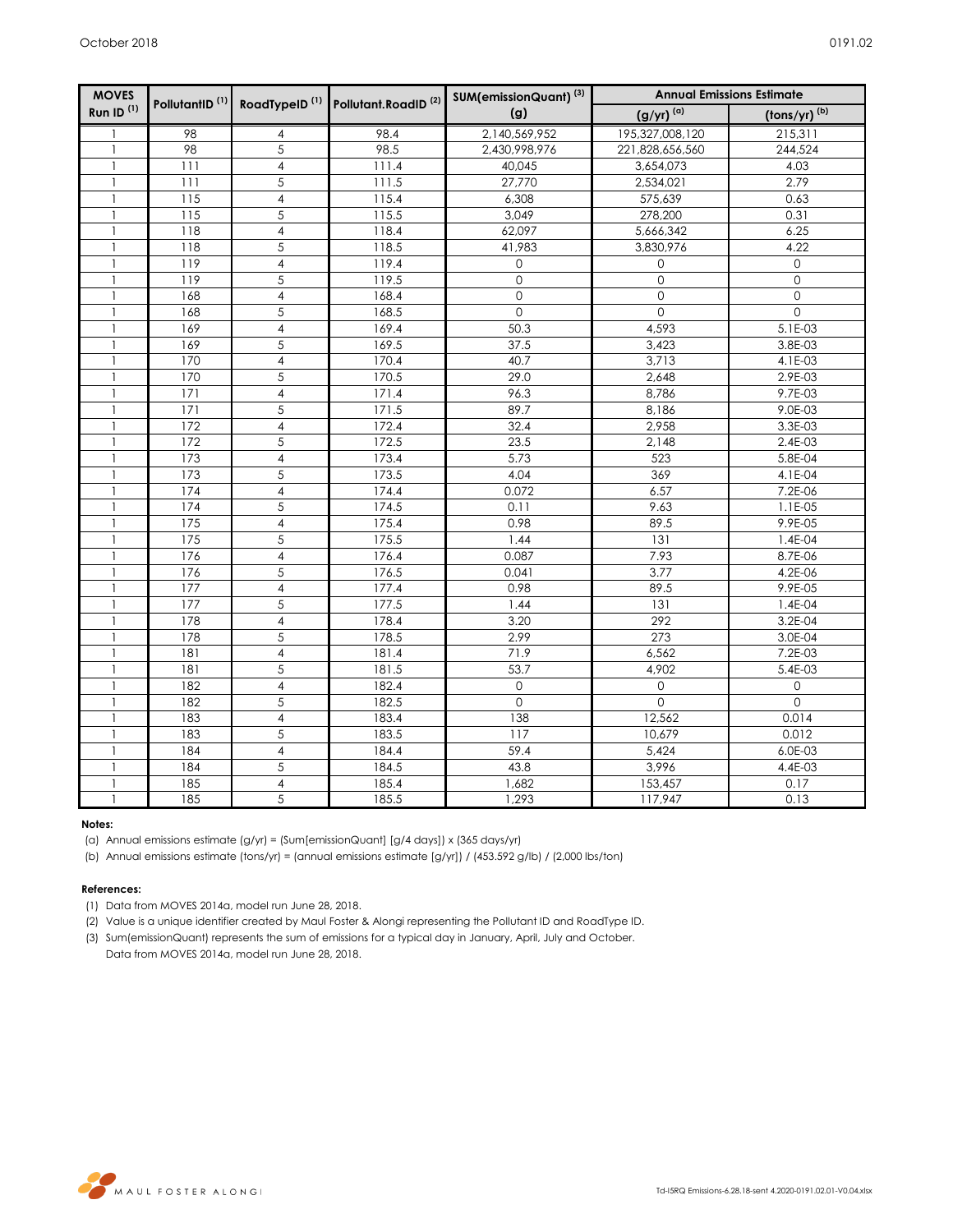## **Table C - 3 2017 DPM Run Emissions Estimate I-5 Rose Quarter Improvement Project**

| <b>MOVES</b>          |                            |                           |                                 | SUM(emissionQuant) <sup>(3)</sup> |                     | <b>Annual Emissions Estimate</b>                        |
|-----------------------|----------------------------|---------------------------|---------------------------------|-----------------------------------|---------------------|---------------------------------------------------------|
| Run ID <sup>(1)</sup> | PollutantID <sup>(1)</sup> | RoadTypeID <sup>(1)</sup> | Pollutant.RoadID <sup>(2)</sup> | (g)                               | $(g/yr)^{(\alpha)}$ | $\frac{(\text{tons/yr})^{(b)}}{(\text{tons/yr})^{(b)}}$ |
| 2                     | 100                        |                           | 100.4                           | 92,910                            | 8,478,010           | 9.35                                                    |
| 2                     | 100                        | 5                         | 100.5                           | 34,921                            | 3,186,532           | 3.51                                                    |
| $\overline{2}$        | 110                        | 4                         | 110.4                           | 85.477                            | 7,799,740           | 8.60                                                    |
| $\overline{2}$        | 110                        | 5                         | 110.5                           | 32.127                            | 2.931.600           | 3.23                                                    |
| $\overline{2}$        | 112                        | 4                         | 112.4                           | 49.195                            | 4,489,080           | 4.95                                                    |
| $\overline{2}$        | 112                        | 5                         | 112.5                           | 17,310                            | 1,579,497           | 1.74                                                    |
| $\overline{2}$        | 115                        | 4                         | 115.4                           | 5,355                             | 488,643             | 0.54                                                    |
| $\mathbf{2}$          | 115                        | 5                         | 115.5                           | 2,043                             | 186,414             | 0.21                                                    |
| $\overline{2}$        | 118                        | 4                         | 118.4                           | 36.281                            | 3,310,662           | 3.65                                                    |
| 2                     | 118                        | 5                         | 118.5                           | 14,818                            | 1,352,103           | 1.49                                                    |
| $\mathcal{P}$         | 119                        | 4                         | 119.4                           | $\Omega$                          |                     | $\Omega$                                                |
| 2                     | 119                        | 5                         | 119.5                           | 0                                 |                     | $\Omega$                                                |

### **Notes:**

(a) Annual emissions estimate (g/yr) = (Sum[emissionQuant] [g/4 days]) x (365 days/yr)

(b) Annual emissions estimate (tons/yr) = (annual emissions estimate [g/yr]) / (453.592 g/lb) / (2,000 lbs/ton)

### **References:**

(1) Data from MOVES 2014a, model run June 28, 2018.

(2) Value is a unique identifier created by Maul Foster & Alongi representing the Pollutant ID and RoadType ID.

(3) Sum(emissionQuant) represents the sum of emissions for a typical day in January, April, July and October. Data from MOVES 2014a, model run June 28, 2018.

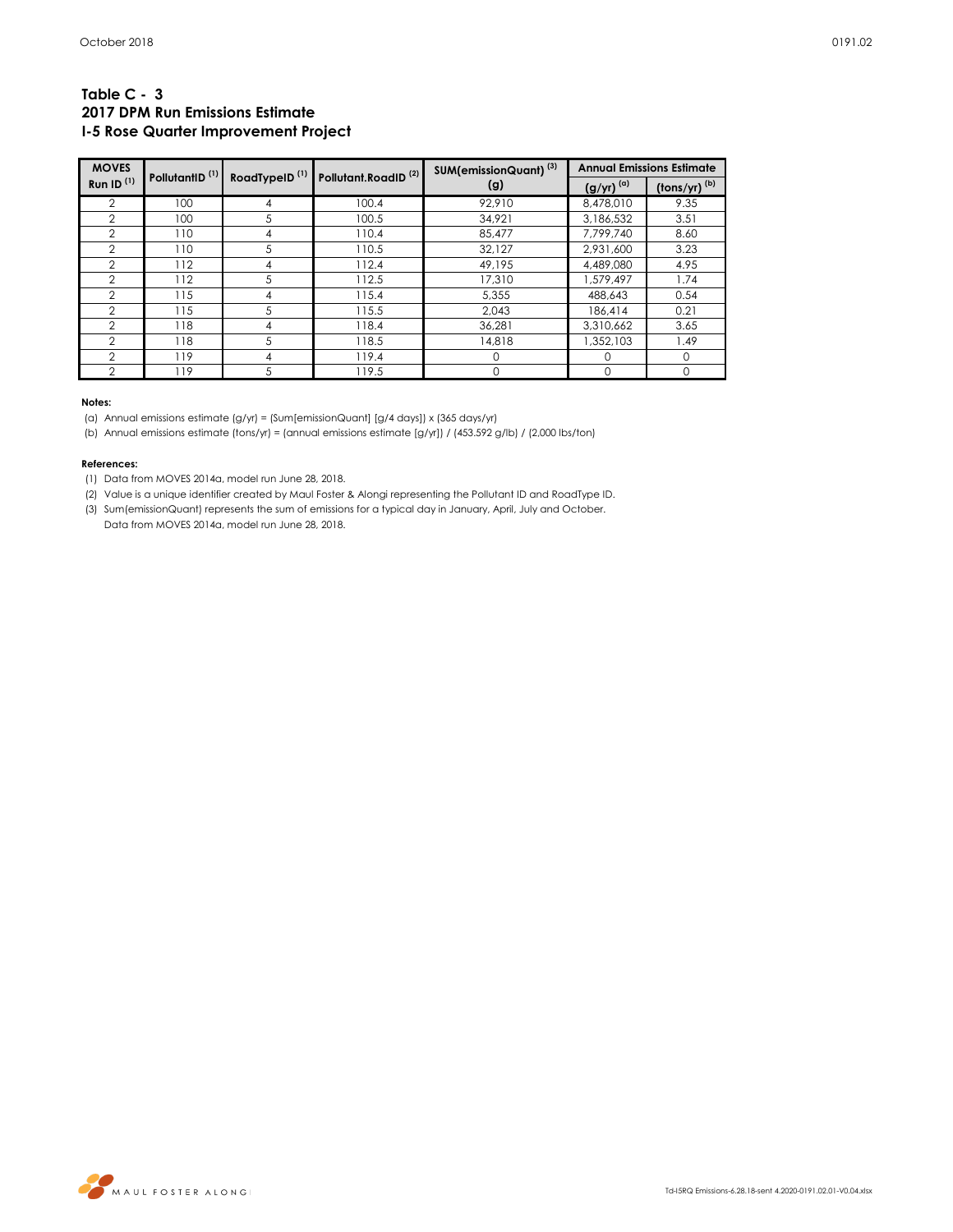## **Table C - 4 2017 ZEV Run Emissions Estimate I-5 Rose Quarter Improvement Project**

| <b>MOVES</b> | PollutantID <sup>(1)</sup> |                           | Pollutant.RoadID <sup>(2)</sup> | SUM(emissionQuant) <sup>(3)</sup> |                     | <b>Annual Emissions Estimate</b>      |
|--------------|----------------------------|---------------------------|---------------------------------|-----------------------------------|---------------------|---------------------------------------|
| Run ID $(1)$ |                            | RoadTypeID <sup>(1)</sup> |                                 | (g)                               | $(g/yr)^{(\alpha)}$ | $\frac{\text{(tons/yr)}}{\text{(b)}}$ |
|              |                            | 4                         | 1.4                             | 3.045                             | 277,871             | 0.31                                  |
|              |                            | 5                         | 1.5                             | 5,157                             | 470,551             | 0.52                                  |
|              | 20                         | 4                         | 20.4                            | 19.0                              | 1,738               | 1.9E-03                               |
|              | 20                         | 5                         | 20.5                            | 32.3                              | 2.944               | 3.2E-03                               |
|              | 41                         | 4                         | 41.4                            | 3.45                              | 314                 | 3.5E-04                               |
|              | 41                         | 5                         | 41.5                            | 5.84                              | 533                 | 5.9E-04                               |
|              | 79                         | 4                         | 79.4                            | 3,045                             | 277,871             | 0.31                                  |
|              | 79                         | 5                         | 79.5                            | 5,157                             | 470.551             | 0.52                                  |
|              | 87                         | 4                         | 87.4                            | 3,446                             | 314,442             | 0.35                                  |
|              | 87                         |                           | 87.5                            | 5,835                             | 532,481             | 0.59                                  |

#### **Notes:**

(a) Annual emissions estimate (g/yr) = (Sum[emissionQuant] [g/4 days]) x (365 days/yr)

(b) Annual emissions estimate (tons/yr) = (annual emissions estimate [g/yr]) / (453.592 g/lb) / (2,000 lbs/ton)

### **References:**

(1) Data from MOVES 2014a, model run June 28, 2018.

- (2) Value is a unique identifier created by Maul Foster & Alongi representing the Pollutant ID and RoadType ID.
- (3) Sum(emissionQuant) represents the sum of emissions for a typical day in January, April, July and October.

Data from MOVES 2014a, model run June 28, 2018.

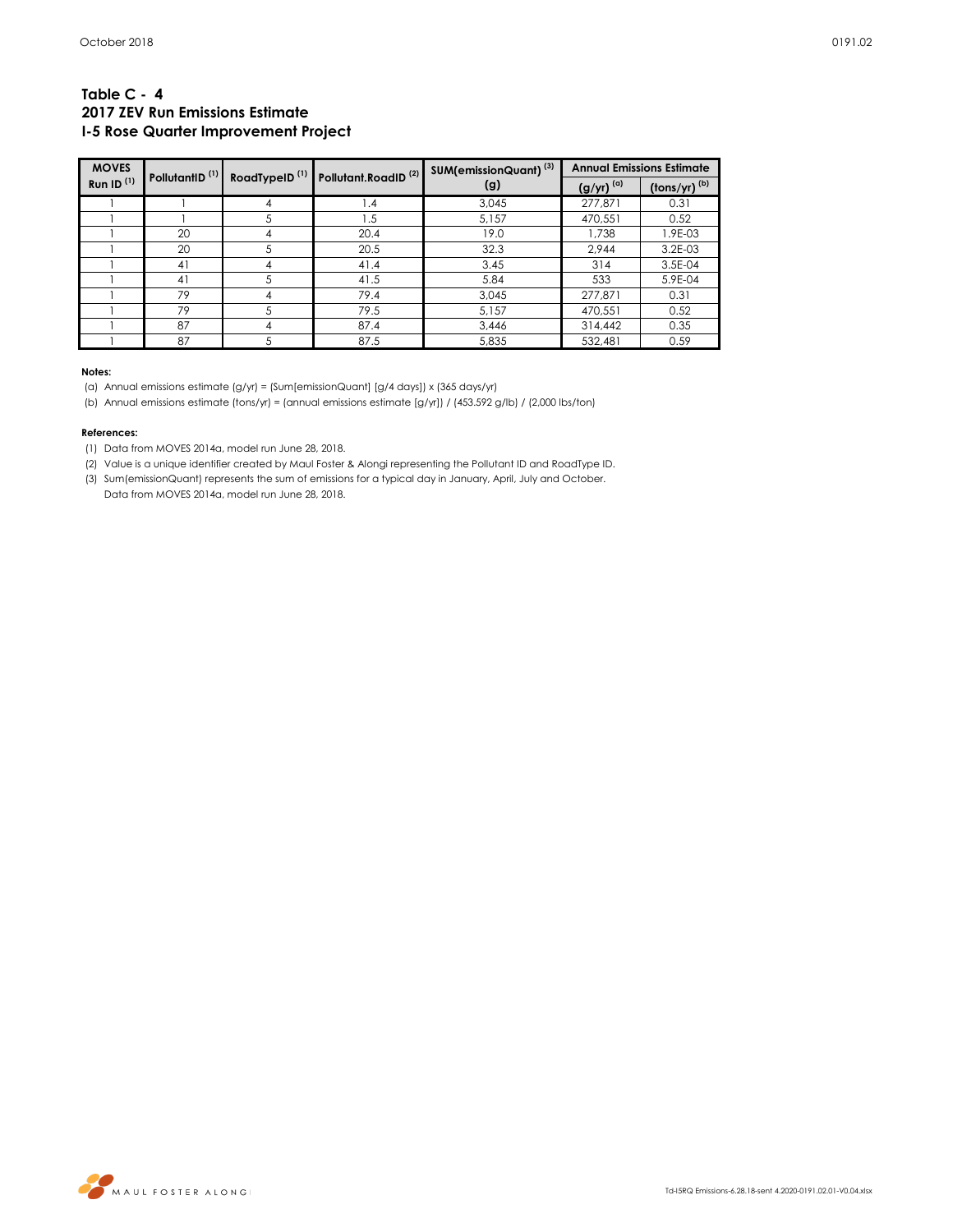## **Table C - 5 2017 Summary I-5 Rose Quarter Improvement Project**

|                                    | <b>MOVES</b> |                     | <b>Pollutant ID</b><br>(Roadtype 5) | 2017 Emissions Estimate (tons/yr) |                             |                          |             |                     |                             |                             |             |  |
|------------------------------------|--------------|---------------------|-------------------------------------|-----------------------------------|-----------------------------|--------------------------|-------------|---------------------|-----------------------------|-----------------------------|-------------|--|
| Pollutant                          | Pollutant    | <b>Pollutant ID</b> |                                     |                                   |                             |                          |             | <b>Road Type ID</b> |                             |                             |             |  |
|                                    | ID           | (Roadtype 4)        |                                     |                                   |                             | 4 (Urban Restricted)     |             |                     |                             | 5 (Urban Unrestricted)      |             |  |
|                                    |              |                     |                                     | Standard                          | <b>DPM</b>                  | <b>ZEV</b>               | Total       | Standard            | <b>DPM</b>                  | ZEV                         | Total       |  |
| CO <sub>2</sub> e                  | 98           | 98.4                | 98.5                                | 215,311                           | $\overline{\phantom{a}}$    | $\sim$                   | 215.311     | 244,524             | $\sim$                      | $\sim$                      | 244,524     |  |
| Primary Exhaust PM10 (DPM) - Total | 100          | 100.4               | 100.5                               | u.                                | 9.35                        | $\sim$                   | 9.35        | $\sim$              | 3.51                        | $\mathcal{L}_{\mathcal{A}}$ | 3.51        |  |
| Acetaldehvde                       | 26           | 26.4                | 26.5                                | 0.76                              | $\overline{\phantom{a}}$    | --                       | 0.76        | 0.64                | $\overline{\phantom{a}}$    | н.                          | 0.64        |  |
| Acrolein                           | 27           | 27.4                | 27.5                                | 0.100                             | $\overline{\phantom{a}}$    | $\overline{\phantom{a}}$ | 0.100       | 0.063               | $\overline{a}$              | $\overline{\phantom{a}}$    | 0.063       |  |
| Benzene                            | 20           | 20.4                | 20.5                                | 1.14                              | $\overline{\phantom{a}}$    | 1.9E-03                  | 1.14        | 1.57                | $\overline{\phantom{a}}$    | 3.2E-03                     | 1.58        |  |
| I.3-Butadiene                      | 24           | 24.4                | 24.5                                | 0.13                              | $\overline{\phantom{a}}$    |                          | 0.13        | 0.16                | $\sim$                      |                             | 0.16        |  |
| Ethyl Benzene                      | 41           | 41.4                | 41.5                                | 0.62                              | $\overline{\phantom{a}}$    | 3.5E-04                  | 0.62        | 0.91                | $\overline{a}$              | 5.9E-04                     | 0.91        |  |
| Formaldehyde                       | 25           | 25.4                | 25.5                                | 1.50                              | $\overline{\phantom{a}}$    | $\overline{\phantom{a}}$ | 1.50        | 1.04                | $\hspace{0.05cm} \ldots$    | $\overline{\phantom{a}}$    | 1.04        |  |
| Naphthalene gas                    | 185          | 185.4               | 185.5                               | 0.17                              | $\overline{\phantom{a}}$    | $\sim$                   | 0.17        | 0.13                | $\overline{\phantom{a}}$    | $\overline{\phantom{a}}$    | 0.13        |  |
| Naphthalene particle               | 23           | 23.4                | 23.5                                | 2.3E-04                           | $\overline{\phantom{a}}$    | $\overline{\phantom{a}}$ | 2.3E-04     | 2.4E-04             | $\overline{a}$              | $\overline{\phantom{a}}$    | 2.4E-04     |  |
| Polycyclic Organic Matter (POM)    |              |                     |                                     |                                   |                             |                          |             |                     |                             |                             |             |  |
| Dibenzo(a,h)anthracene particle    | 68           | 68.4                | 68.5                                | 7.0E-05                           | $\overline{\phantom{a}}$    | $\overline{\phantom{a}}$ | 7.0E-05     | 5.3E-05             | $\sim$                      | $\overline{\phantom{a}}$    | 5.3E-05     |  |
| Dibenzo(a,h)anthracene gas         | 168          | 168.4               | 168.5                               | $\Omega$                          | $\overline{\phantom{a}}$    | $\sim$                   | $\Omega$    | $\Omega$            | $\overline{\phantom{a}}$    | $\overline{\phantom{a}}$    | $\Omega$    |  |
| Fluoranthene particle              | 69           | 69.4                | 69.5                                | 4.3E-03                           | $\overline{\phantom{a}}$    | --                       | 4.3E-03     | 2.0E-03             | $\overline{a}$              | $\overline{\phantom{a}}$    | 2.0E-03     |  |
| Fluoranthene gas                   | 169          | 169.4               | 169.5                               | 5.1E-03                           | $\hspace{0.05cm} -$         | $\hspace{0.05cm} -$      | 5.1E-03     | 3.8E-03             | $\sim$                      | $\hspace{0.05cm} -$         | 3.8E-03     |  |
| Acenaphthene particle              | 70           | 70.4                | 70.5                                | $\Omega$                          | $\mathcal{L}_{\mathcal{A}}$ | $\sim$                   | $\Omega$    | $\Omega$            | $\mathcal{L}_{\mathcal{A}}$ | $\mathcal{L}_{\mathcal{A}}$ | $\Omega$    |  |
| Acenaphthene gas                   | 170          | 170.4               | 170.5                               | 4.1E-03                           | $\hspace{0.05cm} -$         | --                       | 4.1E-03     | 2.9E-03             | $\overline{\phantom{a}}$    | $\hspace{0.05cm} -$         | 2.9E-03     |  |
| Acenaphthylene particle            | 71           | 71.4                | 71.5                                | 6.8E-05                           | $\overline{\phantom{a}}$    | $\sim$                   | 6.8E-05     | 7.1E-05             | u.                          | $\overline{\phantom{a}}$    | 7.1E-05     |  |
| Acenaphthylene gas                 | 171          | 171.4               | 171.5                               | 9.7E-03                           | $\overline{\phantom{a}}$    | $\sim$                   | 9.7E-03     | 9.0E-03             | $\overline{\phantom{a}}$    | $\overline{\phantom{a}}$    | 9.0E-03     |  |
| Anthracene particle                | 72           | 72.4                | 72.5                                | 1.1E-03                           | $\overline{\phantom{a}}$    | $\overline{\phantom{a}}$ | 1.1E-03     | 5.2E-04             | $\sim$                      | $\overline{\phantom{a}}$    | 5.2E-04     |  |
| Anthracene gas                     | 172          | 172.4               | 172.5                               | 3.3E-03                           | $\overline{\phantom{a}}$    | $\sim$                   | 3.3E-03     | 2.4E-03             | $\overline{a}$              | $\overline{\phantom{a}}$    | 2.4E-03     |  |
| Benz(a)anthracene particle         | 73           | 73.4                | 73.5                                | 2.7E-03                           | $\overline{\phantom{a}}$    | $\sim$                   | 2.7E-03     | 1.5E-03             | $\overline{\phantom{a}}$    | $\overline{\phantom{a}}$    | 1.5E-03     |  |
| Benz(a)anthracene gas              | 173          | 173.4               | 173.5                               | 5.8E-04                           | $\overline{\phantom{a}}$    | $\sim$                   | 5.8E-04     | 4.1E-04             | $\overline{\phantom{a}}$    | $\overline{\phantom{a}}$    | 4.1E-04     |  |
| Benzo(a)pyrene particle            | 74           | 74.4                | 74.5                                | 2.4E-03                           | $\hspace{0.05cm} -$         | $\overline{\phantom{a}}$ | 2.4E-03     | 2.0E-03             | $\overline{a}$              | $\hspace{0.05cm} -$         | 2.0E-03     |  |
| Benzo(a)pyrene gas                 | 174          | 174.4               | 174.5                               | 7.2E-06                           | $\overline{\phantom{a}}$    | $\overline{\phantom{a}}$ | 7.2E-06     | 1.1E-05             | $\overline{\phantom{a}}$    | $\overline{\phantom{a}}$    | $1.1E-0.5$  |  |
| Benzo(b)fluoranthene particle      | 75           | 75.4                | 75.5                                | 1.0E-03                           | $\overline{\phantom{a}}$    | $\overline{\phantom{a}}$ | 1.0E-03     | 9.3E-04             | $\overline{\phantom{a}}$    | $\overline{\phantom{a}}$    | 9.3E-04     |  |
| Benzo(b)fluoranthene gas           | 175          | 175.4               | 175.5                               | 9.9E-05                           | $\overline{\phantom{a}}$    | $\sim$                   | 9.9E-05     | $1.4E - 04$         | $\overline{\phantom{a}}$    | $\overline{\phantom{a}}$    | $1.4E - 04$ |  |
| Benzo(g,h,i)perylene particle      | 76           | 76.4                | 76.5                                | 4.4E-03                           | $\overline{\phantom{a}}$    | $\overline{\phantom{a}}$ | 4.4E-03     | 4.6E-03             | $\overline{a}$              | $\overline{\phantom{a}}$    | 4.6E-03     |  |
| Benzo(g,h,i)perylene gas           | 176          | 176.4               | 176.5                               | 8.7E-06                           | $\hspace{0.05cm} -$         | $\sim$                   | 8.7E-06     | 4.2E-06             | $\sim$                      | $\sim$                      | 4.2E-06     |  |
| Benzo(k)fluoranthene particle      | 77           | 77.4                | 77.5                                | 8.2E-04                           | $\sim$                      | $\sim$                   | 8.2E-04     | 8.4E-04             | $\sim$                      | $\sim$                      | 8.4E-04     |  |
| Benzo(k)fluoranthene gas           | 177          | 177.4               | 177.5                               | 9.9E-05                           | $\overline{\phantom{a}}$    | --                       | 9.9E-05     | 1.4E-04             | $\overline{a}$              | $\hspace{0.05cm} -$         | 1.4E-04     |  |
| Chrysene particle                  | 78           | 78.4                | 78.5                                | 1.9E-03                           | $\overline{\phantom{a}}$    | $\sim$                   | 1.9E-03     | 1.1E-03             | $\sim$                      | $\overline{\phantom{a}}$    | $1.1E-03$   |  |
| Chrysene gas                       | 178          | 178.4               | 178.5                               | 3.2E-04                           | $\overline{\phantom{a}}$    | $\overline{\phantom{a}}$ | $3.2E - 04$ | 3.0E-04             | $\overline{\phantom{a}}$    | $\overline{\phantom{a}}$    | 3.0E-04     |  |
| Fluorene particle                  | 81           | 81.4                | 81.5                                | 1.8E-03                           | $\overline{\phantom{a}}$    | $\sim$                   | 1.8E-03     | 7.6E-04             | $\sim$                      | $\overline{\phantom{a}}$    | 7.6E-04     |  |
| Fluorene gas                       | 181          | 181.4               | 181.5                               | 7.2E-03                           | $\overline{\phantom{a}}$    | $\overline{\phantom{a}}$ | 7.2E-03     | 5.4E-03             | $\overline{a}$              | $\overline{\phantom{a}}$    | 5.4E-03     |  |
| Indeno(1,2,3,c,d)pyrene particle   | 82           | 82.4                | 82.5                                | 1.7E-03                           | $\overline{\phantom{a}}$    | $\sim$                   | 1.7E-03     | 1.8E-03             | $\sim$                      | $\hspace{0.05cm} \ldots$    | 1.8E-03     |  |
| Indeno(1,2,3,c,d)pyrene gas        | 182          | 182.4               | 182.5                               | $\Omega$                          | $\overline{\phantom{a}}$    | $\overline{\phantom{a}}$ | $\Omega$    | $\Omega$            | $\overline{a}$              | $\sim$                      | $\Omega$    |  |
| Phenanthrene particle              | 83           | 83.4                | 83.5                                | 4.7E-03                           | $\hspace{0.05cm} -$         | $\overline{\phantom{a}}$ | 4.7E-03     | 2.1E-03             | $\overline{\phantom{a}}$    | $\hspace{0.05cm} -$         | $2.1E-03$   |  |
| Phenanthrene gas                   | 183          | 183.4               | 183.5                               | 0.014                             | $\overline{\phantom{a}}$    | $\overline{\phantom{a}}$ | 0.014       | 0.012               | $\overline{\phantom{a}}$    | $\overline{\phantom{a}}$    | 0.012       |  |
| Pyrene particle                    | 84           | 84.4                | 84.5                                | $6.1E-03$                         | $\overline{\phantom{a}}$    | $\overline{\phantom{a}}$ | 6.1E-03     | 2.7E-03             | $\overline{a}$              | $\overline{\phantom{a}}$    | 2.7E-03     |  |
| Pyrene gas                         | 184          | 184.4               | 184.5                               | 6.0E-03                           | $\overline{\phantom{a}}$    | $\sim$                   | 6.0E-03     | 4.4E-03             | $\overline{\phantom{a}}$    | $\overline{\phantom{a}}$    | 4.4E-03     |  |

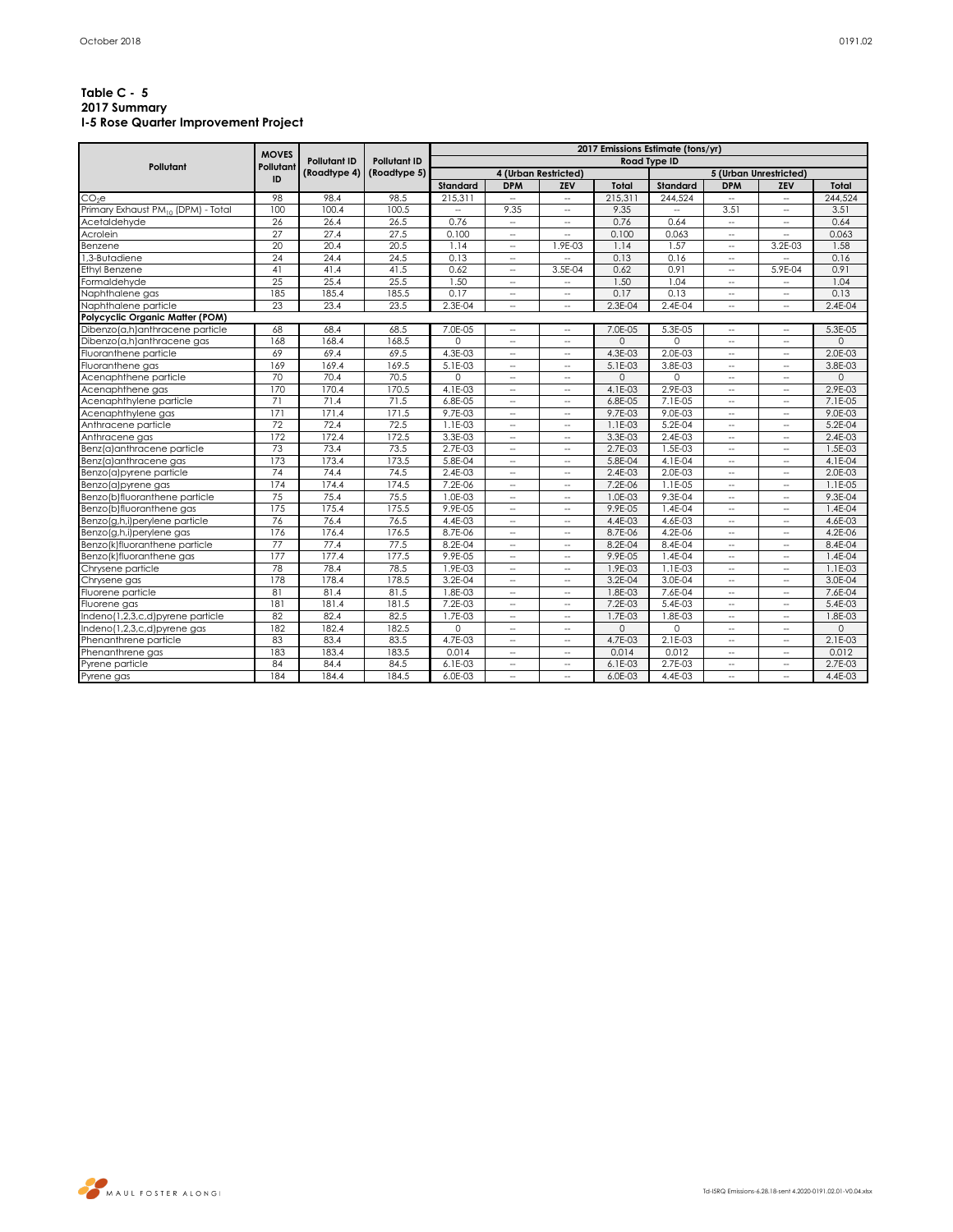| <b>MOVES</b>          |                            |                         |                                                           | SUM(emissionQuant) <sup>(3)</sup> | <b>Annual Emissions Estimate</b> |                                     |  |  |  |
|-----------------------|----------------------------|-------------------------|-----------------------------------------------------------|-----------------------------------|----------------------------------|-------------------------------------|--|--|--|
| Run ID <sup>(1)</sup> | PollutantID <sup>(1)</sup> |                         | RoadTypeID <sup>(1)</sup> Pollutant.RoadID <sup>(2)</sup> | (g)                               | $(g/yr)^{(a)}$                   | $\frac{(\text{tons}/\text{yr})}{h}$ |  |  |  |
| -1                    | -1                         | 4                       | 1.4                                                       | 159,292                           | 14,535,366                       | 16.0                                |  |  |  |
| -1                    | $\mathbf{1}$               | 5                       | 1.5                                                       | 150,451                           | 13,728,685                       | 15.1                                |  |  |  |
|                       | $\sqrt{5}$                 | $\overline{4}$          | 5.4                                                       | 41,859                            | 3,819,621                        | 4.21                                |  |  |  |
| 1                     | 5                          | $\sqrt{5}$              | 5.5                                                       | 18,859                            | 1,720,924                        | 1.90                                |  |  |  |
| 1                     | 6                          | $\overline{4}$          | 6.4                                                       | 8,487                             | 774,412                          | 0.85                                |  |  |  |
| $\mathbf{1}$          | 6                          | $\sqrt{5}$              | 6.5                                                       | 10,504                            | 958,463                          | 1.06                                |  |  |  |
| 1                     | 20                         | $\overline{4}$          | 20.4                                                      | 1,811                             | 165,291                          | 0.18                                |  |  |  |
|                       | 20                         | 5                       | 20.5                                                      | 1,661                             | 151,606                          | 0.17                                |  |  |  |
|                       | 23                         | $\overline{\mathbf{4}}$ | 23.4                                                      | 0.77                              | 70.0                             | 7.7E-05                             |  |  |  |
| $\mathbf{1}$          | 23                         | $\sqrt{5}$              | 23.5                                                      | 0.91                              | 82.7                             | $9.1E-05$                           |  |  |  |
| 1                     | 24                         | $\sqrt{4}$              | 24.4                                                      | 28.0                              | 2,555                            | 2.8E-03                             |  |  |  |
| $\mathbf{1}$          | 24                         | 5                       | 24.5                                                      | 10.0                              | 914                              | 1.0E-03                             |  |  |  |
| 1                     | $\overline{25}$            | $\overline{4}$          | 25.4                                                      | 8,124                             | 741,318                          | 0.82                                |  |  |  |
| 1                     | 25                         | 5                       | 25.5                                                      | 3,257                             | 297,246                          | 0.33                                |  |  |  |
|                       | 26                         | $\sqrt{4}$              | 26.4                                                      | 2,669                             | 243,545                          | 0.27                                |  |  |  |
| $\mathbf{1}$          | 26                         | $\sqrt{5}$              | 26.5                                                      | 1,121                             | 102,272                          | 0.11                                |  |  |  |
| 1                     | 27                         | $\sqrt{4}$              | 27.4                                                      | 369                               | 33,680                           | 0.037                               |  |  |  |
|                       | $\overline{27}$            | 5                       | 27.5                                                      | $\overline{145}$                  | 13,238                           | 0.015                               |  |  |  |
| 1                     | 41                         | $\overline{\mathbf{4}}$ | 41.4                                                      | 1,821                             | 166,183                          | 0.18                                |  |  |  |
|                       | 41                         | 5                       | 41.5                                                      | 2,265                             | 206,649                          | 0.23                                |  |  |  |
| $\mathbf{1}$          | 68                         | $\sqrt{4}$              | 68.4                                                      | 0.14                              | 12.7                             | 1.4E-05                             |  |  |  |
| 1                     | 68                         | 5                       | 68.5                                                      | 0.15                              | 14.1                             | 1.6E-05                             |  |  |  |
| 1                     | 69                         | $\overline{\mathbf{4}}$ | 69.4                                                      | 1.45                              | 133                              | 1.5E-04                             |  |  |  |
|                       | 69                         | 5                       | 69.5                                                      | 1.20                              | 109                              | 1.2E-04                             |  |  |  |
|                       | 70                         | $\overline{4}$          | 70.4                                                      | $\mathsf O$                       | 0                                | 0                                   |  |  |  |
| 1                     | 70                         | $\sqrt{5}$              | 70.5                                                      | $\mathbf{0}$                      | $\mathsf{O}$                     | $\mathsf{O}\xspace$                 |  |  |  |
| $\mathbf{1}$          | 71                         | $\overline{4}$          | 71.4                                                      | 0.23                              | 20.8                             | 2.3E-05                             |  |  |  |
| $\mathbf{1}$          | 71                         | 5                       | 71.5                                                      | 0.27                              | 24.6                             | 2.7E-05                             |  |  |  |
|                       | 72                         | $\overline{4}$          | 72.4                                                      | 0.57                              | 52.2                             | 5.8E-05                             |  |  |  |
|                       | $\overline{72}$            | 5                       | 72.5                                                      | 0.39                              | 35.9                             | 4.0E-05                             |  |  |  |
|                       | 73                         | $\overline{4}$          | 73.4                                                      | 2.18                              | 199                              | 2.2E-04                             |  |  |  |
| 1                     | 73                         | $\sqrt{5}$              | 73.5                                                      | 2.57                              | 235                              | 2.6E-04                             |  |  |  |
| $\mathbf{1}$          | 74                         | $\overline{4}$          | 74.4                                                      | 5.49                              | 501                              | 5.5E-04                             |  |  |  |
| 1                     | 74                         | 5                       | 74.5                                                      | 6.45                              | 588                              | 6.5E-04                             |  |  |  |
|                       | 75                         | $\overline{\mathbf{4}}$ | 75.4                                                      | 2.67                              | 244                              | 2.7E-04                             |  |  |  |
|                       | 75                         | 5                       | 75.5                                                      | 3.14                              | 286                              | 3.2E-04                             |  |  |  |
| $\mathbf{1}$          | 76                         | $\overline{4}$          | 76.4                                                      | 14.7                              | 1,344                            | 1.5E-03                             |  |  |  |
| 1                     | 76                         | $\sqrt{5}$              | 76.5                                                      | 17.4                              | 1,588                            | 1.8E-03                             |  |  |  |
| $\mathbf{1}$          | 77                         | $\overline{\mathbf{4}}$ | 77.4                                                      | 2.67                              | 244                              | 2.7E-04                             |  |  |  |
|                       | $77 \,$                    | 5                       | 77.5                                                      | 3.14                              | 286                              | 3.2E-04                             |  |  |  |
|                       | 78                         | $\overline{4}$          | 78.4                                                      | 1.87                              | 170                              | 1.9E-04                             |  |  |  |
| $\mathbf{1}$          | 78                         | 5                       | 78.5                                                      | 2.18                              | 199                              | 2.2E-04                             |  |  |  |
| $\mathbf{1}$          | 79                         | $\overline{4}$          | 79.4                                                      | 117,433                           | 10,715,756                       | 11.8                                |  |  |  |
| 1                     | 79                         | 5                       | 79.5                                                      | 131,592                           | 12,007,768                       | 13.2                                |  |  |  |
|                       | 81                         | 4                       | 81.4                                                      | 0.68                              | 62.2                             | 6.9E-05                             |  |  |  |
|                       | 81                         | 5                       | 81.5                                                      | 0.23                              | 21.1                             | 2.3E-05                             |  |  |  |
| 1                     | 82                         | $\overline{4}$          | 82.4                                                      | 5.54                              | 506                              | 5.6E-04                             |  |  |  |
| $\mathbf{1}$          | 82                         | 5                       | 82.5                                                      | 6.54                              | 597                              | 6.6E-04                             |  |  |  |
| $\mathbf{1}$          | 83                         | 4                       | 83.4                                                      | 6.26                              | 571                              | 6.3E-04                             |  |  |  |
|                       | 83                         | $\,$ 5 $\,$             | 83.5                                                      | 2.82                              | 257                              | 2.8E-04                             |  |  |  |
| $\overline{1}$        | 84                         | $\overline{4}$          | 84.4                                                      | 1.50                              | 137                              | 1.5E-04                             |  |  |  |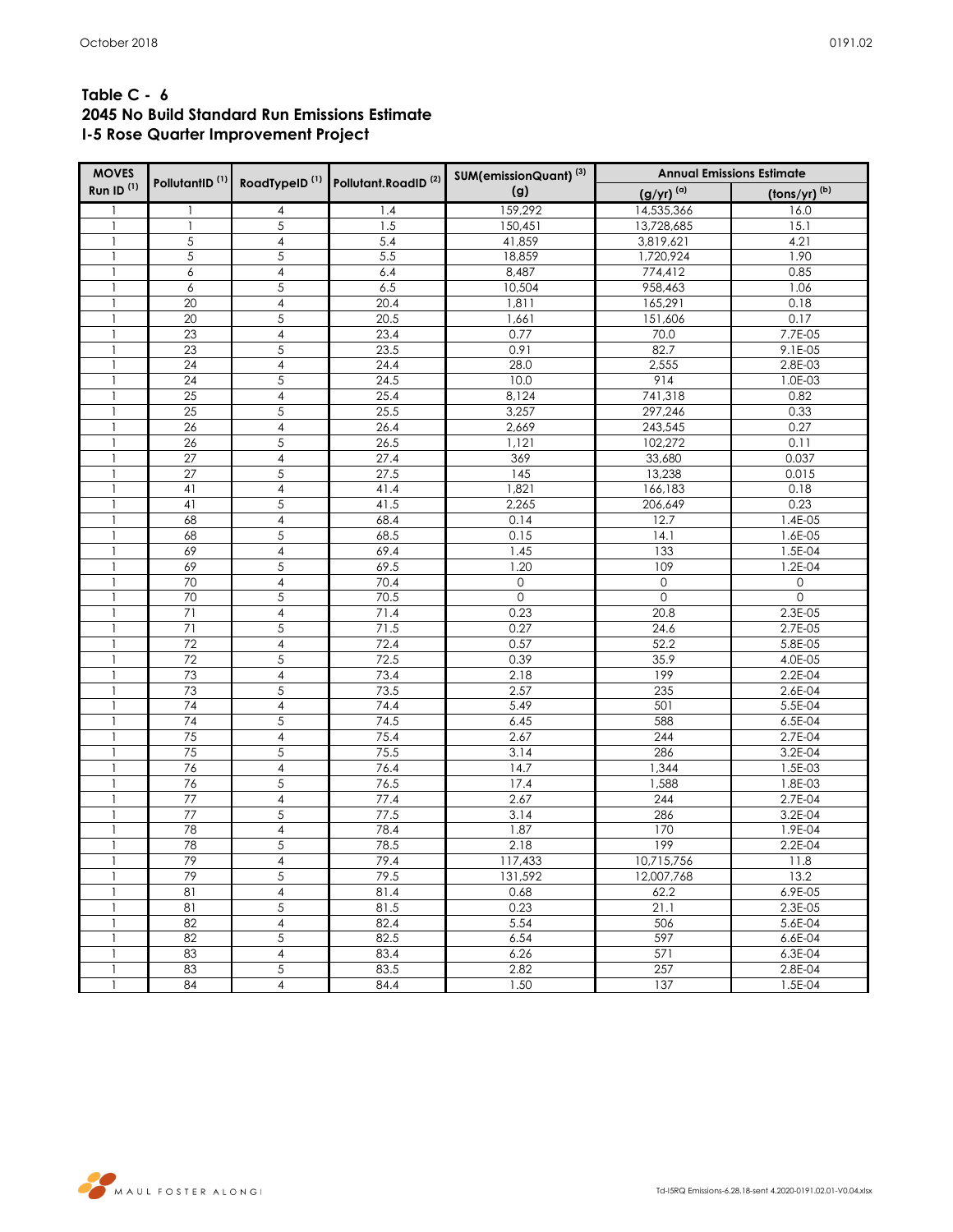| <b>MOVES</b>          | PollutantID <sup>(1)</sup> |                         | RoadTypeID <sup>(1)</sup> Pollutant.RoadID <sup>(2)</sup> | SUM(emissionQuant) <sup>(3)</sup> | <b>Annual Emissions Estimate</b> |                          |
|-----------------------|----------------------------|-------------------------|-----------------------------------------------------------|-----------------------------------|----------------------------------|--------------------------|
| Run ID <sup>(1)</sup> |                            |                         |                                                           | (g)                               | $(g/yr)^{(a)}$                   | (tons/yr) <sup>(b)</sup> |
| 1                     | 84                         | 5                       | 84.5                                                      | 1.27                              | 116                              | 1.3E-04                  |
| $\mathbf{1}$          | 87                         | $\overline{\mathbf{4}}$ | 87.4                                                      | 128,954                           | 11,767,081                       | 13.0                     |
|                       | 87                         | $\overline{5}$          | 87.5                                                      | 140,538                           | 12,824,104                       | 14.1                     |
|                       | 90                         | $\overline{\mathbf{4}}$ | 90.4                                                      | 1,946,392,000                     | 177,608,270,000                  | 195,780                  |
| $\mathbf{1}$          | 90                         | 5                       | 90.5                                                      | 1,635,865,984                     | 149,272,771,040                  | 164,545                  |
|                       | 91                         | $\overline{\mathbf{4}}$ | 91.4                                                      | 25,307                            | 2,309,267                        | 2.55                     |
| $\mathbf{1}$          | 91                         | 5                       | 91.5                                                      | 21,455                            | 1,957,783                        | 2.16                     |
|                       | 98                         | $\overline{\mathbf{4}}$ | 98.4                                                      | 1,949,965,984                     | 177,934,396,040                  | 196,139                  |
| 1                     | 98                         | 5                       | 98.5                                                      | 1,639,464,000                     | 149,601,090,000                  | 164,907                  |
|                       | 111                        | $\overline{\mathbf{4}}$ | 111.4                                                     | 8,791                             | 802,173                          | 0.88                     |
|                       | 111                        | 5                       | 111.5                                                     | 8,003                             | 730,315                          | 0.81                     |
|                       | 115                        | 4                       | 115.4                                                     | 11,192                            | 1,021,295                        | 1.13                     |
|                       | 115                        | 5                       | 115.5                                                     | 4,075                             | 371,862                          | 0.41                     |
| $\mathbf{1}$          | 118                        | $\overline{4}$          | 118.4                                                     | 23,442                            | 2,139,120                        | 2.36                     |
|                       | 118                        | 5                       | 118.5                                                     | 15,336                            | 1,399,397                        | 1.54                     |
|                       | 119                        | 4                       | 119.4                                                     | $\overline{0}$                    | 0                                | $\mathsf{O}\xspace$      |
|                       | 119                        | 5                       | 119.5                                                     | $\overline{0}$                    | $\mathsf{O}\xspace$              | $\mathbf 0$              |
|                       | 168                        | $\overline{\mathbf{4}}$ | 168.4                                                     | $\mathsf{O}\xspace$               | $\mathsf{O}\xspace$              | $\mathsf{O}\xspace$      |
| $\mathbf{1}$          | 168                        | 5                       | 168.5                                                     | $\mathbf{0}$                      | $\mathbf 0$                      | $\mathbf 0$              |
|                       | 169                        | 4                       | 169.4                                                     | 2.99                              | 273                              | 3.0E-04                  |
|                       | 169                        | 5                       | 169.5                                                     | 2.02                              | 184                              | 2.0E-04                  |
|                       | 170                        | 4                       | 170.4                                                     | 2.84                              | 259                              | 2.9E-04                  |
|                       | 170                        | 5                       | 170.5                                                     | 1.69                              | 154                              | 1.7E-04                  |
| 1                     | 171                        | 4                       | 171.4                                                     | 7.50                              | 684                              | 7.5E-04                  |
|                       | 171                        | $\overline{5}$          | 171.5                                                     | 5.75                              | 525                              | 5.8E-04                  |
|                       | 172                        | $\overline{\mathbf{4}}$ | 172.4                                                     | 1.90                              | 173                              | 1.9E-04                  |
|                       | 172                        | 5                       | 172.5                                                     | 1.25                              | 114                              | 1.3E-04                  |
| 1                     | 173                        | $\overline{\mathbf{4}}$ | 173.4                                                     | 0.15                              | 13.3                             | 1.5E-05                  |
|                       | 173                        | $\overline{5}$          | 173.5                                                     | 0.14                              | 13.1                             | $1.4E-05$                |
|                       | 174                        | 4                       | 174.4                                                     | $7.3E-03$                         | 0.67                             | 7.4E-07                  |
| $\mathbf{1}$          | 174                        | 5                       | 174.5                                                     | 7.6E-03                           | 0.69                             | 7.6E-07                  |
| 1                     | 175                        | 4                       | 175.4                                                     | 0.100                             | 9.12                             | 1.0E-05                  |
|                       | 175                        | $\overline{5}$          | 175.5                                                     | 0.10                              | 9.46                             | 1.0E-05                  |
|                       | 176                        | 4                       | 176.4                                                     | 7.0E-03                           | 0.64                             | 7.0E-07                  |
| 1                     | 176                        | 5                       | 176.5                                                     | 2.5E-03                           | 0.23                             | 2.5E-07                  |
|                       | 177                        | $\overline{\mathbf{4}}$ | 177.4                                                     | 0.100                             | 9.12                             | 1.0E-05                  |
|                       | 177                        | $\overline{5}$          | 177.5                                                     | 0.10                              | 9.46                             | 1.0E-05                  |
|                       | 178                        | 4                       | 178.4                                                     | 0.17                              | 15.4                             | 1.7E-05                  |
| $\mathbf{1}$          | 178                        | $\overline{5}$          | 178.5                                                     | 0.16                              | 14.8                             | 1.6E-05                  |
| $\mathbf{1}$          | 181                        | $\overline{4}$          | 181.4                                                     | 8.89                              | 811                              | 8.9E-04                  |
|                       | 181                        | $\overline{5}$          | 181.5                                                     | 4.55                              | 415                              | 4.6E-04                  |
| 1                     | 182                        | $\overline{\mathbf{4}}$ | 182.4                                                     | $\mathbf{O}$                      | $\mathbf 0$                      | $\mathsf{O}$             |
|                       | 182                        | 5                       | 182.5                                                     | $\mathsf{O}\xspace$               | $\mathsf{O}\xspace$              | $\mathsf{O}\xspace$      |
|                       | 183                        | $\overline{\mathbf{4}}$ | 183.4                                                     | 35.1                              | 3,205                            | 3.5E-03                  |
| -1                    | 183                        | $\overline{5}$          | 183.5                                                     | 16.2                              | 1,478                            | 1.6E-03                  |
|                       | 184                        | $\overline{\mathbf{4}}$ | 184.4<br>184.5                                            | 2.92<br>2.13                      | 267<br>194                       | 2.9E-04<br>$2.1E-04$     |
|                       | 184<br>185                 | 5<br>4                  | 185.4                                                     | 623                               | 56,853                           | 0.063                    |
|                       | 185                        | $\overline{5}$          |                                                           | 258                               |                                  |                          |
| $\mathbf{1}$          |                            |                         | 185.5                                                     |                                   | 23,545                           | 0.026                    |

## **Notes:**

(a) Annual emissions estimate (g/yr) = (Sum[emissionQuant] [g/4 days]) x (365 days/yr)

(b) Annual emissions estimate (tons/yr) = (annual emissions estimate [g/yr]) / (453.592 g/lb) / (2,000 lbs/ton)

### **References:**

- (1) Data from MOVES 2014a, model run June 28, 2018.
- (2) Value is a unique identifier created by Maul Foster & Alongi representing the Pollutant ID and RoadType ID.
- (3) Sum(emissionQuant) represents the sum of emissions for a typical day in January, April, July and October. Data from MOVES 2014a, model run June 28, 2018.

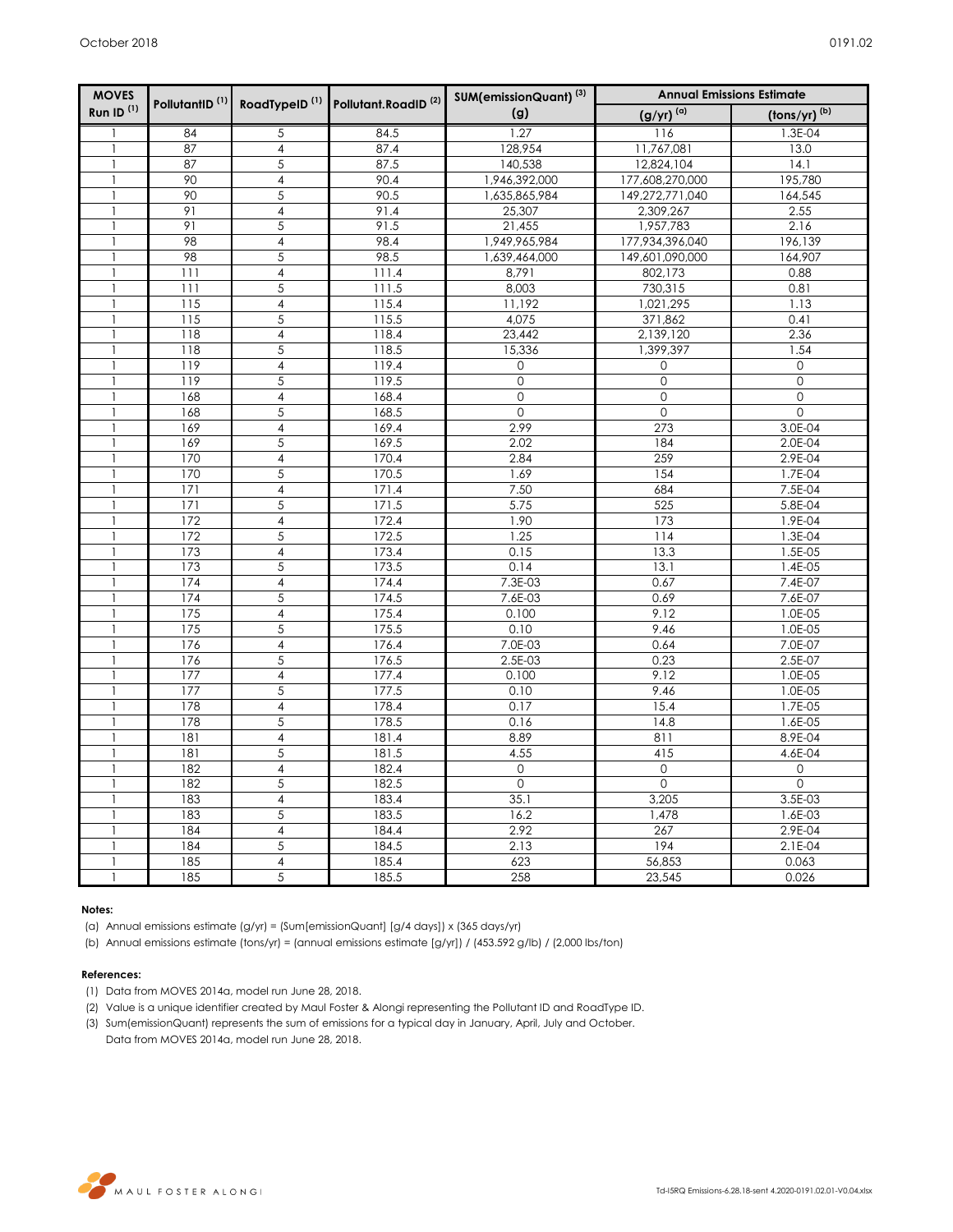## **Table C - 7 2045 No Build DPM Run Emissions Estimate I-5 Rose Quarter Improvement Project**

| <b>MOVES</b>          |                            |                           | Pollutant.RoadID <sup>(2)</sup> | SUM(emissionQuant) <sup>(3)</sup> |                       | <b>Annual Emissions Estimate</b>                   |
|-----------------------|----------------------------|---------------------------|---------------------------------|-----------------------------------|-----------------------|----------------------------------------------------|
| Run ID <sup>(1)</sup> | PollutantID <sup>(1)</sup> | RoadTypeID <sup>(1)</sup> |                                 | (g)                               | (g/yr) <sup>(α)</sup> | $\left(\frac{\text{tons}}{\text{yr}}\right)^{(b)}$ |
| 3                     | 100                        | 4                         | 100.4                           | 17,728                            | 1,617,713             | 1.78                                               |
| 3                     | 100                        | 5                         | 100.5                           | 6.018                             | 549,160               | 0.61                                               |
| 3                     | 110                        | 4                         | 110.4                           | 16,310                            | 1,488,291             | 1.64                                               |
| 3                     | 110                        | 5                         | 110.5                           | 5,537                             | 505.225               | 0.56                                               |
| 3                     | 112                        | 4                         | 112.4                           | 1.633                             | 149.014               | 0.16                                               |
| 3                     | 112                        | 5                         | 112.5                           | 559                               | 50.982                | 0.056                                              |
| 3                     | 115                        | 4                         | 115.4                           | 10,861                            | 991,063               | 1.09                                               |
| 3                     | 115                        | 5                         | 115.5                           | 3.684                             | 336,140               | 0.37                                               |
| 3                     | 118                        | 4                         | 118.4                           | 14.677                            | 1,339,277             | 1.48                                               |
| 3                     | 118                        | 5                         | 118.5                           | 4,978                             | 454,243               | 0.50                                               |
| 3                     | 119                        | 4                         | 119.4                           | 0                                 |                       | $\Omega$                                           |
| 3                     | 119                        | 5                         | 119.5                           | 0                                 |                       | O                                                  |

### **Notes:**

(a) Annual emissions estimate (g/yr) = (Sum[emissionQuant] [g/4 days]) x (365 days/yr)

(b) Annual emissions estimate (tons/yr) = (annual emissions estimate [g/yr]) / (453.592 g/lb) / (2,000 lbs/ton)

### **References:**

(1) Data from MOVES 2014a, model run June 28, 2018.

(2) Value is a unique identifier created by Maul Foster & Alongi representing the Pollutant ID and RoadType ID.

(3) Sum(emissionQuant) represents the sum of emissions for a typical day in January, April, July and October. Data from MOVES 2014a, model run June 28, 2018.

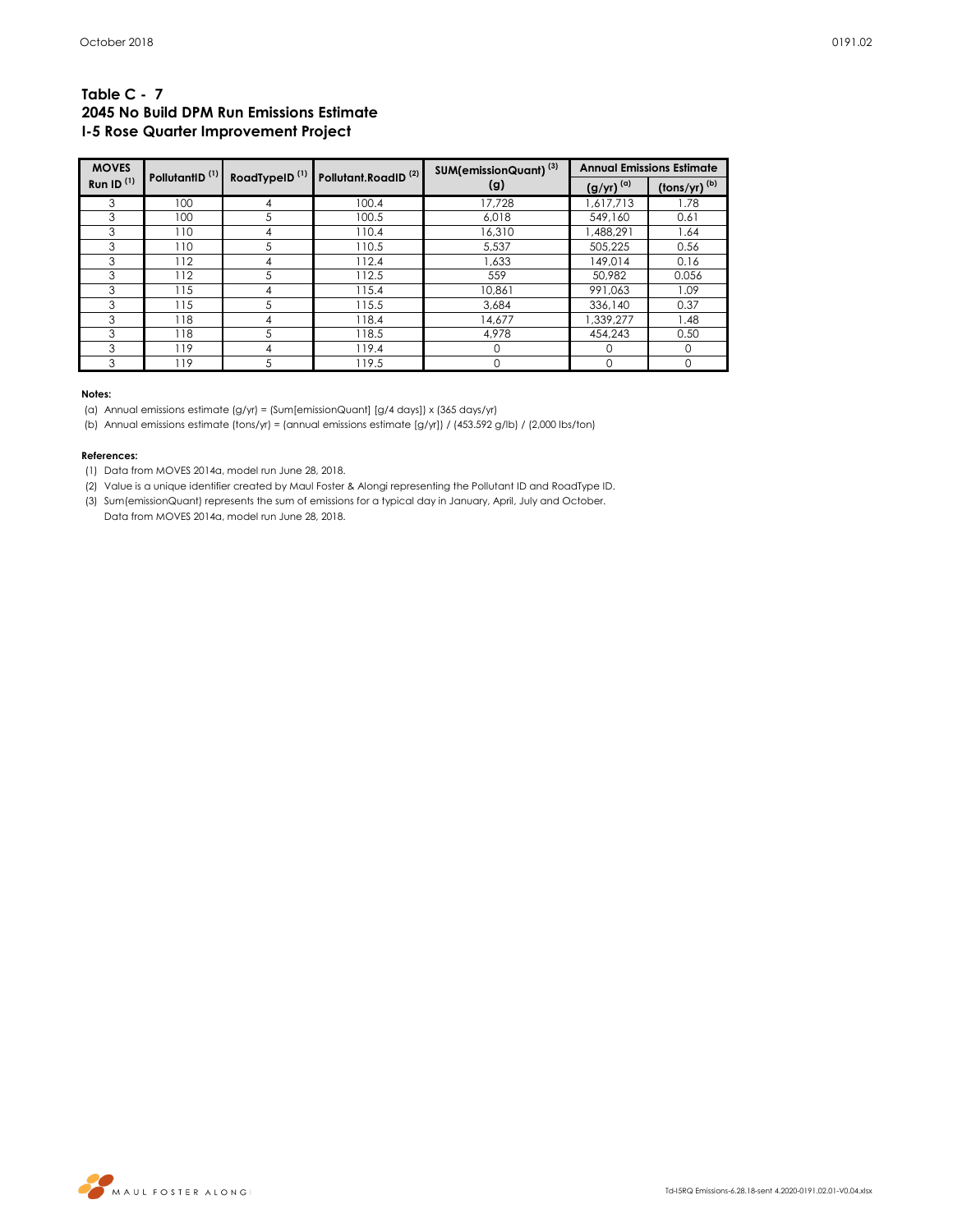## **Table C - 8 2045 No Build ZEV Run Emissions Estimate I-5 Rose Quarter Improvement Project**

| <b>MOVES</b>    | PollutantID <sup>(1)</sup><br>RoadTypeID <sup>(1)</sup> |    | Pollutant.RoadID <sup>(2)</sup> | SUM(emissionQuant) <sup>(3)</sup> |                     | <b>Annual Emissions Estimate</b>      |
|-----------------|---------------------------------------------------------|----|---------------------------------|-----------------------------------|---------------------|---------------------------------------|
| Run ID $^{(1)}$ |                                                         |    |                                 | (g)                               | $(g/yr)^{(\alpha)}$ | $\frac{\text{(tons/yr)}}{\text{(b)}}$ |
|                 |                                                         | 4  | 1.4                             | 537                               | 49.021              | 0.054                                 |
|                 |                                                         | 5  | 1.5                             | 772                               | 70.467              | 0.078                                 |
|                 | 20                                                      | 4  | 20.4                            | 3.36                              | 307                 | 3.4E-04                               |
|                 | 20                                                      | 5. | 20.5                            | 4.83                              | 441                 | 4.9E-04                               |
|                 | 41                                                      | 4  | 41.4                            | 0.61                              | 55.5                | $6.1E-0.5$                            |
|                 | 41                                                      | 5  | 41.5                            | 0.87                              | 79.8                | 8.8E-05                               |
|                 | 79                                                      | 4  | 79.4                            | 537                               | 49.021              | 0.054                                 |
|                 | 79                                                      |    | 79.5                            | 772                               | 70.467              | 0.078                                 |
|                 | 87                                                      | 4  | 87.4                            | 608                               | 55.479              | 0.061                                 |
|                 | 87                                                      | 5  | 87.5                            | 874                               | 79,750              | 0.088                                 |

#### **Notes:**

(a) Annual emissions estimate (g/yr) = (Sum[emissionQuant] [g/4 days]) x (365 days/yr)

(b) Annual emissions estimate (tons/yr) = (annual emissions estimate [g/yr]) / (453.592 g/lb) / (2,000 lbs/ton)

### **References:**

(1) Data from MOVES 2014a, model run June 28, 2018.

- (2) Value is a unique identifier created by Maul Foster & Alongi representing the Pollutant ID and RoadType ID.
- (3) Sum(emissionQuant) represents the sum of emissions for a typical day in January, April, July and October.

Data from MOVES 2014a, model run June 28, 2018.

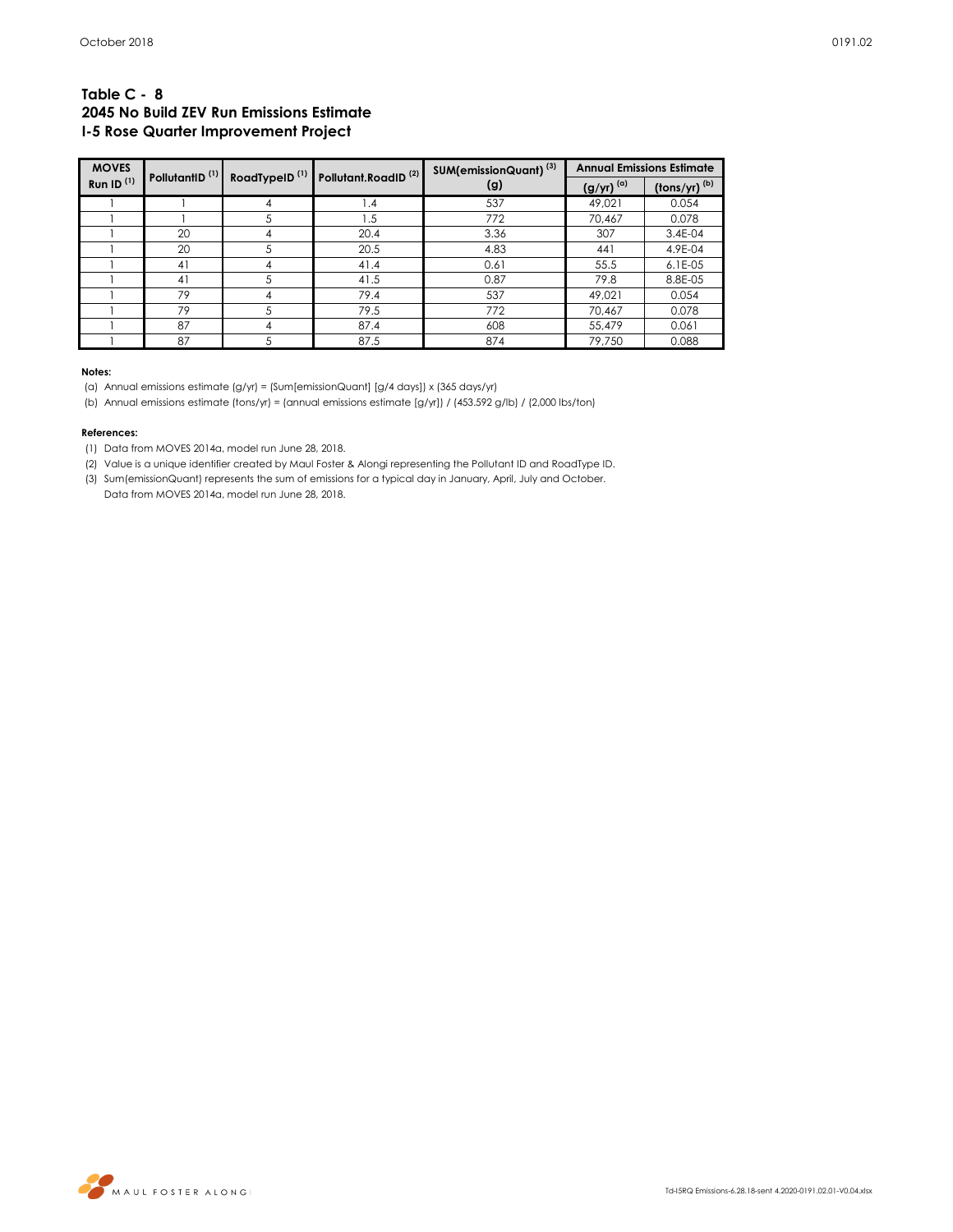## **Table C - 9 2045 No Build Summary I-5 Rose Quarter Improvement Project**

|                                                | <b>MOVES</b> | <b>Pollutant ID</b> | <b>Pollutant ID</b><br>(Roadtype 5) | 2045 No Build Emissions Estimate (tons/yr) |                             |                             |          |                     |                             |                             |             |  |
|------------------------------------------------|--------------|---------------------|-------------------------------------|--------------------------------------------|-----------------------------|-----------------------------|----------|---------------------|-----------------------------|-----------------------------|-------------|--|
| Pollutant                                      | Pollutant    |                     |                                     |                                            |                             |                             |          | <b>Road Type ID</b> |                             |                             |             |  |
|                                                | ID           | (Roadtype 4)        |                                     |                                            |                             | 4 (Urban Restricted)        |          |                     |                             | 5 (Urban Unrestricted)      |             |  |
|                                                |              |                     |                                     | Standard                                   | <b>DPM</b>                  | ZEV                         | Total    | Standard            | <b>DPM</b>                  | ZEV                         | Total       |  |
| CO <sub>2</sub> e                              | 98           | 98.4                | 98.5                                | 196.139                                    |                             | $\overline{\phantom{a}}$    | 196.139  | 164,907             |                             | $\hspace{0.05cm} -$         | 164.907     |  |
| Primary Exhaust PM <sub>10</sub> (DPM) - Total | 100          | 100.4               | 100.5                               | $\mathcal{L}_{\mathcal{A}}$                | 1.78                        | $\hspace{0.05cm} -$         | 1.78     | $\sim$              | 0.61                        | $\overline{\phantom{a}}$    | 0.61        |  |
| Acetaldehyde                                   | 26           | 26.4                | 26.5                                | 0.27                                       | $\overline{a}$              | $\sim$                      | 0.27     | 0.11                | $\overline{\phantom{a}}$    | $\overline{\phantom{a}}$    | 0.11        |  |
| Acrolein                                       | 27           | 27.4                | 27.5                                | 0.037                                      | <u></u>                     |                             | 0.037    | 0.015               |                             | u.                          | 0.015       |  |
| Benzene                                        | 20           | 20.4                | 20.5                                | 0.18                                       | --                          | 3.4E-04                     | 0.18     | 0.17                | $\overline{\phantom{a}}$    | 4.9E-04                     | 0.17        |  |
| .3-Butadiene                                   | 24           | 24.4                | 24.5                                | 2.8E-03                                    | н.                          | $\sim$                      | 2.8E-03  | 1.0E-03             | $\overline{\phantom{a}}$    | $\overline{\phantom{a}}$    | 1.0E-03     |  |
| Ethyl Benzene                                  | 41           | 41.4                | 41.5                                | 0.18                                       | $\mathcal{L}_{\mathcal{A}}$ | 6.1E-05                     | 0.18     | 0.23                | $\overline{\phantom{a}}$    | 8.8E-05                     | 0.23        |  |
| ormaldehyde                                    | 25           | 25.4                | 25.5                                | 0.82                                       | $\overline{\phantom{a}}$    | $\overline{\phantom{a}}$    | 0.82     | 0.33                | $\hspace{0.05cm} -$         | $\overline{\phantom{a}}$    | 0.33        |  |
| <b>Naphthalene</b> gas                         | 185          | 185.4               | 185.5                               | 0.063                                      | $\overline{\phantom{a}}$    | $\overline{\phantom{a}}$    | 0.063    | 0.026               | $\overline{\phantom{a}}$    | $\overline{\phantom{a}}$    | 0.026       |  |
| <b>Naphthalene</b> particle                    | 23           | 23.4                | 23.5                                | 7.7E-05                                    | u.                          | $\sim$                      | 7.7E-05  | 9.1E-05             | $\mathcal{L}_{\mathcal{A}}$ | L.                          | 9.1E-05     |  |
| Polycyclic Organic Matter (POM)                |              |                     |                                     |                                            |                             |                             |          |                     |                             |                             |             |  |
| Dibenzo(a,h)anthracene particle                | 68           | 68.4                | 68.5                                | 1.4E-05                                    | $\overline{a}$              | $\sim$                      | 1.4E-05  | 1.6E-05             | $\sim$                      | $\sim$                      | 1.6E-05     |  |
| Dibenzo(a,h)anthracene gas                     | 168          | 168.4               | 168.5                               | $\Omega$                                   | н.                          | $\hspace{0.05cm} -$         | 0        | $\Omega$            | $\overline{\phantom{a}}$    | $\overline{\phantom{a}}$    | $\circ$     |  |
| Iuoranthene particle                           | 69           | 69.4                | 69.5                                | 1.5E-04                                    | $\overline{a}$              | $\sim$                      | 1.5E-04  | 1.2E-04             | $\sim$                      | $\overline{\phantom{a}}$    | $1.2E - 04$ |  |
| Fluoranthene gas                               | 169          | 169.4               | 169.5                               | 3.0E-04                                    | <u></u>                     |                             | 3.0E-04  | 2.0E-04             | --                          | $\hspace{0.05cm} -$         | 2.0E-04     |  |
| Acenaphthene particle                          | 70           | 70.4                | 70.5                                | $\Omega$                                   | $\overline{\phantom{a}}$    | $\sim$                      | 0        | 0                   | $\hspace{0.05cm} \ldots$    | $\overline{\phantom{a}}$    | $\mathbf 0$ |  |
| Acenaphthene gas                               | 170          | 170.4               | 170.5                               | 2.9E-04                                    | $\overline{a}$              | $\sim$                      | 2.9E-04  | 1.7E-04             | $\mathcal{L}_{\mathcal{A}}$ | $\overline{\phantom{a}}$    | 1.7E-04     |  |
| Acenaphthylene particle                        | 71           | 71.4                | 71.5                                | 2.3E-05                                    | $\overline{a}$              | $\sim$                      | 2.3E-05  | 2.7E-05             | $\sim$                      | $\sim$                      | 2.7E-05     |  |
| Acenaphthylene gas                             | 171          | 171.4               | 171.5                               | 7.5E-04                                    | н.                          | $\overline{\phantom{a}}$    | 7.5E-04  | 5.8E-04             | $\overline{\phantom{a}}$    | $\overline{\phantom{a}}$    | 5.8E-04     |  |
| Anthracene particle                            | 72           | 72.4                | 72.5                                | 5.8E-05                                    | $\overline{a}$              | $\overline{\phantom{a}}$    | 5.8E-05  | 4.0E-05             | $\overline{\phantom{a}}$    | $\overline{\phantom{a}}$    | 4.0E-05     |  |
| Anthracene gas                                 | 172          | 172.4               | 172.5                               | 1.9E-04                                    | $\overline{a}$              | $\mathcal{L}_{\mathcal{A}}$ | 1.9E-04  | 1.3E-04             | $\sim$                      | $\sim$                      | 1.3E-04     |  |
| Benz(a)anthracene particle                     | 73           | 73.4                | 73.5                                | 2.2E-04                                    | --                          | $\overline{a}$              | 2.2E-04  | 2.6E-04             | $\overline{\phantom{a}}$    | $\overline{\phantom{a}}$    | 2.6E-04     |  |
| Benz(a)anthracene gas                          | 173          | 173.4               | 173.5                               | 1.5E-05                                    | $\overline{a}$              | $\overline{\phantom{a}}$    | 1.5E-05  | 1.4E-05             | ÷.                          | $\overline{\phantom{a}}$    | 1.4E-05     |  |
| Benzo(a)pyrene particle                        | 74           | 74.4                | 74.5                                | 5.5E-04                                    | u.                          | $\overline{\phantom{a}}$    | 5.5E-04  | 6.5E-04             | $\sim$                      | $\mathcal{L}_{\mathcal{A}}$ | 6.5E-04     |  |
| Benzo(a)pyrene gas                             | 174          | 174.4               | 174.5                               | 7.4E-07                                    | $\overline{a}$              | $\hspace{0.05cm} -$         | 7.4E-07  | 7.6E-07             | $\overline{\phantom{a}}$    | $\mathcal{L}_{\mathcal{A}}$ | 7.6E-07     |  |
| Benzo(b)fluoranthene particle                  | 75           | 75.4                | 75.5                                | 2.7E-04                                    | u.                          | $\sim$                      | 2.7E-04  | 3.2E-04             | $\sim$                      | $\overline{\phantom{a}}$    | 3.2E-04     |  |
| Benzo(b)fluoranthene gas                       | 175          | 175.4               | 175.5                               | 1.0E-05                                    | $\overline{\phantom{a}}$    | $\hspace{0.05cm} -$         | 1.0E-05  | 1.0E-05             | $\overline{\phantom{a}}$    | $\overline{\phantom{a}}$    | 1.0E-05     |  |
| Benzo(g,h,i)perylene particle                  | 76           | 76.4                | 76.5                                | 1.5E-03                                    | u.                          | $\mathcal{L}_{\mathcal{A}}$ | 1.5E-03  | 1.8E-03             | u.                          | $\overline{\phantom{a}}$    | 1.8E-03     |  |
| Benzo(g,h,i)perylene gas                       | 176          | 176.4               | 176.5                               | 7.0E-07                                    | <u></u>                     | $\sim$                      | 7.0E-07  | 2.5E-07             | $\sim$                      | $\sim$                      | 2.5E-07     |  |
| Benzo(k)fluoranthene particle                  | 77           | 77.4                | 77.5                                | 2.7E-04                                    | $\overline{a}$              | $\overline{a}$              | 2.7E-04  | 3.2E-04             | u.                          | $\overline{\phantom{a}}$    | 3.2E-04     |  |
| Benzo(k)fluoranthene gas                       | 177          | 177.4               | 177.5                               | 1.0E-05                                    | $\overline{\phantom{a}}$    | $\sim$                      | 1.0E-05  | 1.0E-05             | $\sim$                      | $\sim$                      | 1.0E-05     |  |
| Chrysene particle                              | 78           | 78.4                | 78.5                                | 1.9E-04                                    | $\overline{a}$              | $\mathcal{L}_{\mathcal{A}}$ | 1.9E-04  | 2.2E-04             | $\sim$                      | $\mathcal{L}_{\mathcal{A}}$ | $2.2E - 04$ |  |
| Chrysene gas                                   | 178          | 178.4               | 178.5                               | 1.7E-05                                    | н.                          | $\hspace{0.05cm} -$         | 1.7E-05  | 1.6E-05             | $\overline{\phantom{a}}$    | $\sim$                      | 1.6E-05     |  |
| luorene particle                               | 81           | 81.4                | 81.5                                | 6.9E-05                                    | $\overline{a}$              | $\overline{\phantom{a}}$    | 6.9E-05  | 2.3E-05             | $\overline{a}$              | $\sim$                      | 2.3E-05     |  |
| luorene gas                                    | 181          | 181.4               | 181.5                               | 8.9E-04                                    | u.                          | $\mathcal{L}_{\mathcal{A}}$ | 8.9E-04  | 4.6E-04             | $\mathcal{L}_{\mathcal{A}}$ | $\overline{\phantom{a}}$    | 4.6E-04     |  |
| ndeno(1,2,3,c,d)pyrene particle                | 82           | 82.4                | 82.5                                | 5.6E-04                                    | $\overline{\phantom{a}}$    | $\sim$                      | 5.6E-04  | 6.6E-04             | $\overline{\phantom{a}}$    | $\sim$                      | 6.6E-04     |  |
| ndeno(1,2,3,c,d)pyrene gas                     | 182          | 182.4               | 182.5                               | $\Omega$                                   | u.                          | $\sim$                      | $\Omega$ | $\Omega$            | u.                          | $\overline{\phantom{a}}$    | $\Omega$    |  |
| Phenanthrene particle                          | 83           | 83.4                | 83.5                                | 6.3E-04                                    | $\overline{\phantom{a}}$    | $\overline{\phantom{a}}$    | 6.3E-04  | 2.8E-04             | $\overline{\phantom{a}}$    | $\hspace{0.05cm} \ldots$    | 2.8E-04     |  |
| Phenanthrene gas                               | 183          | 183.4               | 183.5                               | 3.5E-03                                    | <u></u>                     | $\overline{\phantom{a}}$    | 3.5E-03  | 1.6E-03             | Ц,                          | $\overline{\phantom{a}}$    | 1.6E-03     |  |
| Pyrene particle                                | 84           | 84.4                | 84.5                                | 1.5E-04                                    | --                          | $\sim$                      | 1.5E-04  | 1.3E-04             | $\overline{a}$              | $\sim$                      | 1.3E-04     |  |
| Pyrene gas                                     | 184          | 184.4               | 184.5                               | 2.9E-04                                    | н.                          | $\overline{\phantom{a}}$    | 2.9E-04  | 2.1E-04             | $\overline{\phantom{a}}$    | $\overline{\phantom{a}}$    | $2.1E-04$   |  |

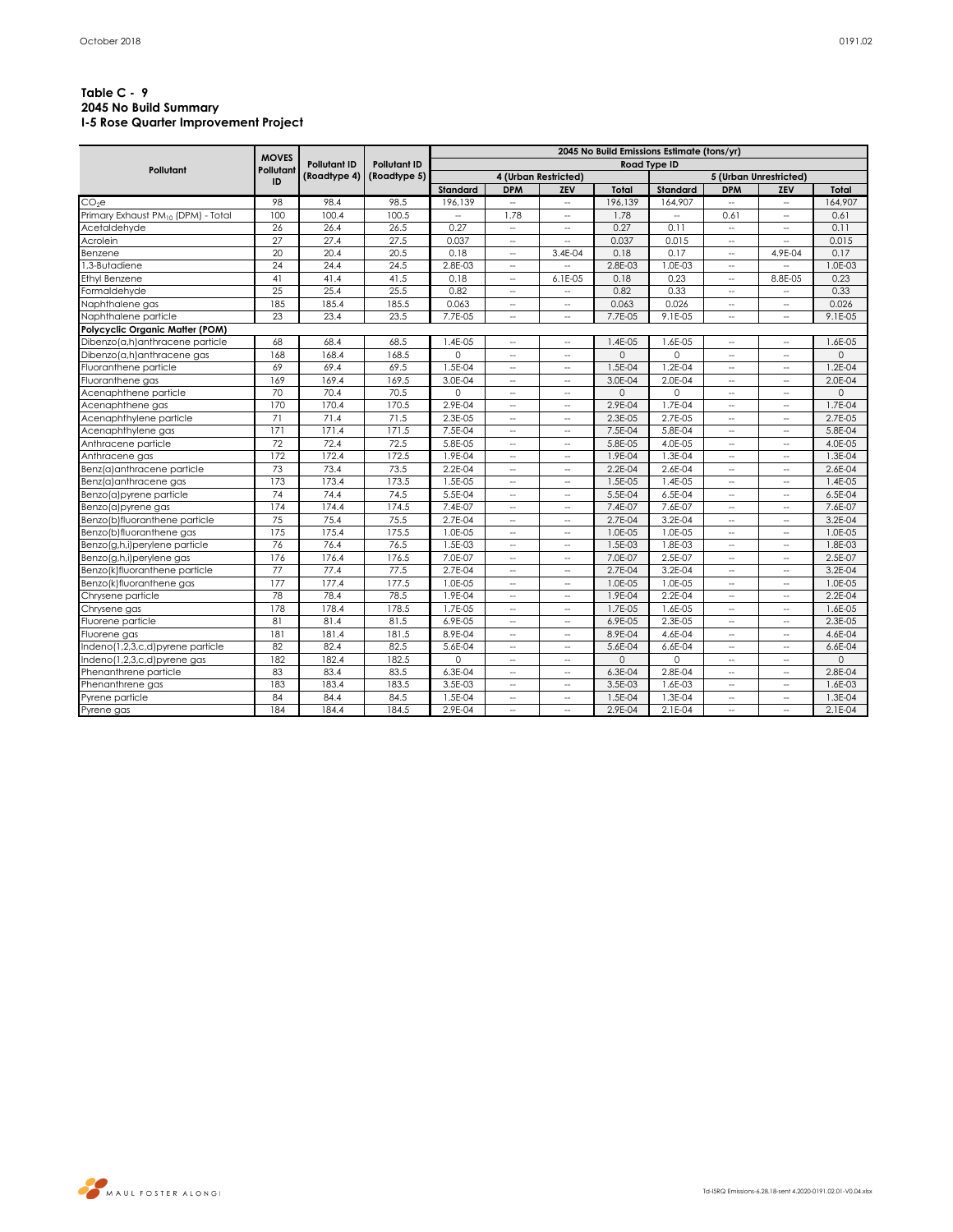# **Table C - 10 2045 Build Standard Run Emissions Estimate I-5 Rose Quarter Improvement Project**

| <b>MOVES</b>          | PollutantID <sup>(1)</sup> |                         | RoadTypeID <sup>(1)</sup> Pollutant.RoadID <sup>(2)</sup> | SUM(emissionQuant) <sup>(3)</sup> | <b>Annual Emissions Estimate</b> |                     |  |  |  |
|-----------------------|----------------------------|-------------------------|-----------------------------------------------------------|-----------------------------------|----------------------------------|---------------------|--|--|--|
| Run ID <sup>(1)</sup> |                            |                         |                                                           | (g)                               | $(g/yr)^{(a)}$                   | (tons/yr) (b)       |  |  |  |
| 1                     | 1                          | 4                       | 1.4                                                       | 144,243                           | 13,162,147                       | 14.5                |  |  |  |
| $\mathbf{1}$          | $\mathbf{1}$               | 5                       | 1.5                                                       | 154,737                           | 14,119,716                       | 15.6                |  |  |  |
| $\mathbf{1}$          | 5                          | $\overline{4}$          | 5.4                                                       | 38,174                            | 3,483,376                        | 3.84                |  |  |  |
| $\mathbf{1}$          | 5                          | 5                       | 5.5                                                       | 19,552                            | 1,784,115                        | 1.97                |  |  |  |
| $\mathbf{1}$          | 6                          | $\overline{4}$          | 6.4                                                       | 7,251                             | 661,614                          | 0.73                |  |  |  |
| $\mathbf{1}$          | 6                          | 5                       | 6.5                                                       | 10,778                            | 983,493                          | 1.08                |  |  |  |
| $\mathbf{1}$          | 20                         | 4                       | 20.4                                                      | 1,772                             | 161,681                          | 0.18                |  |  |  |
| 1                     | 20                         | $\sqrt{5}$              | 20.5                                                      | 1,712                             | 156,176                          | 0.17                |  |  |  |
| $\mathbf{1}$          | 23                         | $\overline{4}$          | 23.4                                                      | 0.84                              | 77.1                             | 8.5E-05             |  |  |  |
| $\mathbf{1}$          | 23                         | 5                       | 23.5                                                      | 0.93                              | 85.0                             | 9.4E-05             |  |  |  |
| $\mathbf{1}$          | 24                         | $\overline{4}$          | 24.4                                                      | 25.0                              | 2,279                            | 2.5E-03             |  |  |  |
| $\mathbf{1}$          | 24                         | 5                       | 24.5                                                      | 10.4                              | 951                              | 1.0E-03             |  |  |  |
| $\mathbf{1}$          | 25                         | $\overline{4}$          | 25.4                                                      | 7,320                             | 667,980                          | 0.74                |  |  |  |
| $\mathbf{1}$          | 25                         | 5                       | 25.5                                                      | 3,383                             | 308,670                          | 0.34                |  |  |  |
| $\mathbf{1}$          | 26                         | $\sqrt{4}$              | 26.4                                                      | 2,416                             | 220,416                          | 0.24                |  |  |  |
| $\mathbf{1}$          | 26                         | 5                       | 26.5                                                      | 1,163                             | 106,139                          | 0.12                |  |  |  |
| $\mathbf{1}$          | 27                         | $\overline{\mathbf{4}}$ | 27.4                                                      | 332                               | 30,293                           | 0.033               |  |  |  |
| $\mathbf{1}$          | 27                         | 5                       | 27.5                                                      | 151                               | 13,750                           | 0.015               |  |  |  |
| $\mathbf{1}$          | 41                         | $\sqrt{4}$              | 41.4                                                      | 1,635                             | 149,190                          | 0.16                |  |  |  |
| $\mathbf{1}$          | 41                         | 5                       | 41.5                                                      | 2,325                             | 212,147                          | 0.23                |  |  |  |
| $\mathbf{1}$          | 68                         | $\overline{4}$          | 68.4                                                      | 0.15                              | 13.8                             | 1.5E-05             |  |  |  |
| $\mathbf{1}$          | 68                         | 5                       | 68.5                                                      | 0.16                              | 14.5                             | 1.6E-05             |  |  |  |
| $\mathbf{1}$          | 69                         | $\overline{4}$          | 69.4                                                      | 1.50                              | 137                              | 1.5E-04             |  |  |  |
| $\mathbf{1}$          | 69                         | $\sqrt{5}$              | 69.5                                                      | 1.23                              | 113                              | 1.2E-04             |  |  |  |
| $\mathbf{1}$          | 70                         | $\overline{4}$          | 70.4                                                      | $\mathsf{O}$                      | $\mathbf 0$                      | 0                   |  |  |  |
| $\mathbf{1}$          | 70                         | 5                       | 70.5                                                      | $\mathbf{O}$                      | $\overline{0}$                   | $\mathsf{O}\xspace$ |  |  |  |
| $\mathbf{1}$          | 71                         | $\sqrt{4}$              | 71.4                                                      | 0.25                              | 22.9                             | 2.5E-05             |  |  |  |
| $\mathbf{1}$          | 71                         | 5                       | 71.5                                                      | 0.28                              | 25.3                             | 2.8E-05             |  |  |  |
| $\mathbf{1}$          | 72                         | $\sqrt{4}$              | 72.4                                                      | 0.58                              | 52.6                             | 5.8E-05             |  |  |  |
| $\mathbf{1}$          | 72                         | 5                       | 72.5                                                      | 0.41                              | 37.1                             | 4.1E-05             |  |  |  |
| $\mathbf{1}$          | 73                         | $\overline{\mathbf{4}}$ | 73.4                                                      | 2.40                              | 219                              | 2.4E-04             |  |  |  |
| $\mathbf{1}$          | 73                         | 5                       | 73.5                                                      | 2.64                              | 241                              | 2.7E-04             |  |  |  |
| $\mathbf{1}$          | 74                         | $\overline{\mathbf{4}}$ | 74.4                                                      | 6.04                              | 551                              | 6.1E-04             |  |  |  |
| $\mathbf{1}$          | 74                         | $\sqrt{5}$              | 74.5                                                      | 6.63                              | 605                              | 6.7E-04             |  |  |  |
| 1                     | 75                         | $\overline{\mathbf{4}}$ | 75.4                                                      | 2.94                              | 268                              | 3.0E-04             |  |  |  |
| $\mathbf{1}$          | 75                         | 5                       | 75.5                                                      | 3.23                              | 295                              | 3.2E-04             |  |  |  |
| $\mathbf{1}$          | 76                         | $\overline{4}$          | 76.4                                                      | 16.2                              | 1,481                            | 1.6E-03             |  |  |  |
| $\mathbf{1}$          | 76                         | $\sqrt{5}$              | 76.5                                                      | 17.9                              | 1,633                            | 1.8E-03             |  |  |  |
| $\mathbf{1}$          | 77                         | $\pmb{4}$               | 77.4                                                      | 2.94                              | 268                              | 3.0E-04             |  |  |  |
| $\mathbf{1}$          | 77                         | 5                       | 77.5                                                      | 3.23                              | 295                              | 3.2E-04             |  |  |  |
| $\,$ $\,$             | 78                         | 4                       | 78.4                                                      | 2.05                              | 187                              | $2.1E-04$           |  |  |  |
| 1                     | 78                         | 5                       | 78.5                                                      | 2.24                              | 205                              | 2.3E-04             |  |  |  |
| 1                     | 79                         | 4                       | 79.4                                                      | 106,069                           | 9,678,774                        | 10.7                |  |  |  |
| 1                     | 79                         | 5                       | 79.5                                                      | 135,185                           | 12,335,597                       | 13.6                |  |  |  |
| $\mathbf{1}$          | 81                         | 4                       | 81.4                                                      | 0.64                              | 58.4                             | $6.4E-05$           |  |  |  |
| $\mathbf{1}$          | 81                         | 5                       | 81.5                                                      | 0.24                              | 22.0                             | 2.4E-05             |  |  |  |
| $\mathbf{1}$          | 82                         | $\overline{4}$          | 82.4                                                      | 6.10                              | 557                              | 6.1E-04             |  |  |  |
| $\mathbf{1}$          | 82                         | 5                       | 82.5                                                      | 6.73                              | 614                              | 6.8E-04             |  |  |  |
| $\mathbf{1}$          | 83                         | 4                       | 83.4                                                      | 6.01                              | 548                              | 6.0E-04             |  |  |  |
| 1                     | 83                         | $\sqrt{5}$              | 83.5                                                      | 2.92                              | 267                              | 2.9E-04             |  |  |  |
| $\mathbf{1}$          | 84                         | $\overline{4}$          | 84.4                                                      | 1.55                              | 142                              | 1.6E-04             |  |  |  |
| $\mathbf{1}$          | 84                         | 5                       | 84.5                                                      | 1.31                              | 119                              | 1.3E-04             |  |  |  |
| $\mathbf{1}$          | 87                         | $\overline{4}$          | 87.4                                                      | 115,761                           | 10,563,228                       | 11.6                |  |  |  |
| 1                     | 87                         | $\sqrt{5}$              | 87.5                                                      | 144,387                           | 13,175,332                       | 14.5                |  |  |  |
| $\mathbf{1}$          | 90                         | $\overline{4}$          | 90.4                                                      | 1,889,941,984                     | 172,457,206,040                  | 190,102             |  |  |  |
| $\mathbf{1}$          | 90                         | 5                       | 90.5                                                      | 1,684,198,976                     | 153,683,156,560                  | 169,407             |  |  |  |
| $\mathbf{1}$          | 91                         | 4                       | 91.4                                                      | $\overline{2}$ 4,573              | 2,242,330                        | 2.47                |  |  |  |
| $\mathbf{1}$          | 91                         | 5                       | 91.5                                                      | 22,088                            | 2,015,509                        | 2.22                |  |  |  |

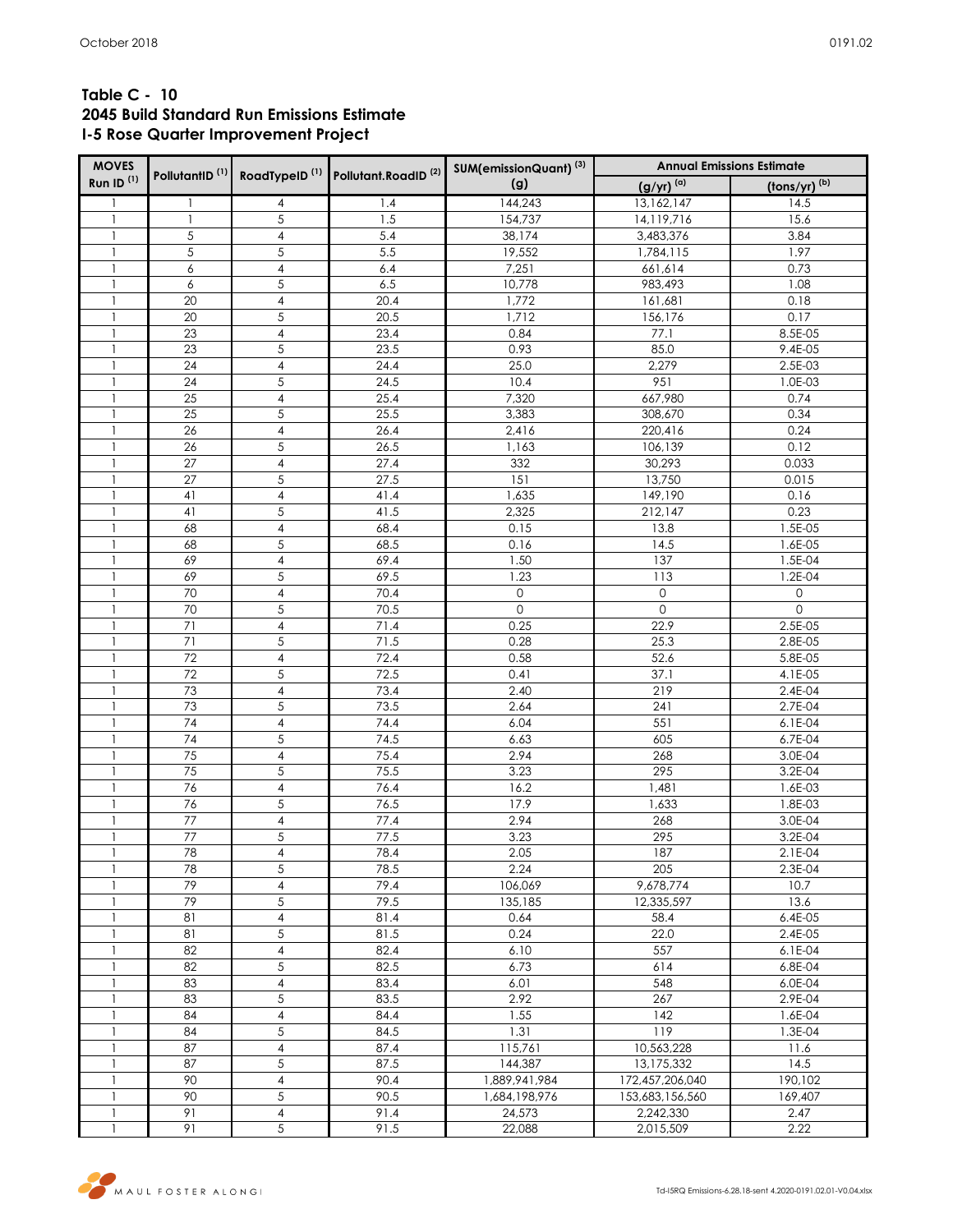| <b>MOVES</b>          |                                                                                      |                         |       | SUM(emissionQuant) <sup>(3)</sup> | <b>Annual Emissions Estimate</b>                   |             |  |  |
|-----------------------|--------------------------------------------------------------------------------------|-------------------------|-------|-----------------------------------|----------------------------------------------------|-------------|--|--|
| Run ID <sup>(1)</sup> | PollutantID <sup>(1)</sup> RoadTypeID <sup>(1)</sup> Pollutant.RoadID <sup>(2)</sup> |                         | (g)   | $(g/yr)^{(a)}$                    | $\left(\frac{\text{tons}}{\text{yr}}\right)^{(b)}$ |             |  |  |
| 1                     | 98                                                                                   | 4                       | 98.4  | 1,893,055,968                     | 172,741,357,080                                    | 190,415     |  |  |
| $\mathbf{1}$          | 98                                                                                   | $\overline{5}$          | 98.5  | 1,687,899,008                     | 154,020,784,480                                    | 169,779     |  |  |
| $\mathbf{1}$          | 111                                                                                  | $\overline{\mathbf{4}}$ | 111.4 | 9,223                             | 841,622                                            | 0.93        |  |  |
| 1                     | 111                                                                                  | 5                       | 111.5 | 8,241                             | 751,973                                            | 0.83        |  |  |
|                       | 115                                                                                  | $\overline{4}$          | 115.4 | 10,564                            | 963,945                                            | 1.06        |  |  |
| 1                     | 115                                                                                  | 5                       | 115.5 | 4,236                             | 386,499                                            | 0.43        |  |  |
| $\mathbf{1}$          | 118                                                                                  | $\overline{\mathbf{4}}$ | 118.4 | 23,437                            | 2,138,639                                          | 2.36        |  |  |
| $\mathbf{1}$          | 118                                                                                  | 5                       | 118.5 | 15,830                            | 1,444,444                                          | 1.59        |  |  |
| $\mathbf{1}$          | 119                                                                                  | $\overline{\mathbf{4}}$ | 119.4 | $\mathsf{O}$                      | 0                                                  | 0           |  |  |
| 1                     | 119                                                                                  | 5                       | 119.5 | $\mathsf{O}\xspace$               | $\mathsf{O}\xspace$                                | $\mathbf 0$ |  |  |
|                       | 168                                                                                  | $\overline{\mathbf{4}}$ | 168.4 | $\mathbf{O}$                      | $\mathbf 0$                                        | $\mathbf 0$ |  |  |
| $\mathbf{1}$          | 168                                                                                  | $\overline{5}$          | 168.5 | $\mathsf{O}\xspace$               | $\mathsf{O}\xspace$                                | $\mathbf 0$ |  |  |
| 1                     | 169                                                                                  | $\overline{\mathbf{4}}$ | 169.4 | 2.87                              | 262                                                | 2.9E-04     |  |  |
|                       | 169                                                                                  | 5                       | 169.5 | 2.09                              | 190                                                | 2.1E-04     |  |  |
| $\mathbf{1}$          | 170                                                                                  | $\overline{\mathbf{4}}$ | 170.4 | 2.67                              | 244                                                | 2.7E-04     |  |  |
| 1                     | 170                                                                                  | 5                       | 170.5 | 1.75                              | 160                                                | 1.8E-04     |  |  |
|                       | 171                                                                                  | $\overline{4}$          | 171.4 | 7.33                              | 669                                                | 7.4E-04     |  |  |
| $\mathbf{1}$          | 171                                                                                  | 5                       | 171.5 | 5.93                              | 542                                                | 6.0E-04     |  |  |
| 1                     | 172                                                                                  | $\overline{\mathbf{4}}$ | 172.4 | 1.81                              | 165                                                | 1.8E-04     |  |  |
| $\mathbf{1}$          | 172                                                                                  | 5                       | 172.5 | 1.29                              | 117                                                | 1.3E-04     |  |  |
| $\mathbf{1}$          | 173                                                                                  | $\overline{\mathbf{4}}$ | 173.4 | 0.15                              | 13.6                                               | 1.5E-05     |  |  |
| 1                     | 173                                                                                  | 5                       | 173.5 | 0.15                              | 13.5                                               | 1.5E-05     |  |  |
| $\mathbf{1}$          | 174                                                                                  | $\overline{4}$          | 174.4 | 7.6E-03                           | 0.69                                               | 7.6E-07     |  |  |
| $\mathbf{1}$          | 174                                                                                  | 5                       | 174.5 | 7.8E-03                           | 0.71                                               | 7.9E-07     |  |  |
|                       | 175                                                                                  | 4                       | 175.4 | 0.10                              | 9.43                                               | 1.0E-05     |  |  |
| -1                    | 175                                                                                  | 5                       | 175.5 | 0.11                              | 9.74                                               | 1.1E-05     |  |  |
| 1                     | 176                                                                                  | $\overline{4}$          | 176.4 | 6.2E-03                           | 0.57                                               | 6.3E-07     |  |  |
|                       | 176                                                                                  | 5                       | 176.5 | 2.6E-03                           | 0.24                                               | 2.6E-07     |  |  |
|                       | 177                                                                                  | $\overline{4}$          | 177.4 | 0.10                              | 9.43                                               | 1.0E-05     |  |  |
| $\mathbf{1}$          | 177                                                                                  | 5                       | 177.5 | 0.11                              | 9.74                                               | 1.1E-05     |  |  |
|                       | 178                                                                                  | 4                       | 178.4 | 0.17                              | 15.6                                               | 1.7E-05     |  |  |
|                       | 178                                                                                  | 5                       | 178.5 | 0.17                              | 15.3                                               | 1.7E-05     |  |  |
|                       | 181                                                                                  | $\overline{4}$          | 181.4 | 8.21                              | 749                                                | 8.3E-04     |  |  |
| $\mathbf{1}$          | 181                                                                                  | 5                       | 181.5 | 4.71                              | 430                                                | 4.7E-04     |  |  |
| 1                     | 182                                                                                  | $\overline{4}$          | 182.4 | $\mathbf{0}$                      | $\mathbf{O}$                                       | 0           |  |  |
|                       | 182                                                                                  | 5                       | 182.5 | $\Omega$                          | $\Omega$                                           | $\Omega$    |  |  |
| $\mathbf{1}$          | 183                                                                                  | $\overline{4}$          | 183.4 | 32.1                              | 2,928                                              | 3.2E-03     |  |  |
| 1                     | 183                                                                                  | 5                       | 183.5 | 16.8                              | 1,532                                              | 1.7E-03     |  |  |
|                       | 184                                                                                  | $\overline{4}$          | 184.4 | 2.83                              | 258                                                | 2.8E-04     |  |  |
| $\mathbf{1}$          | 184                                                                                  | 5                       | 184.5 | 2.20                              | 201                                                | 2.2E-04     |  |  |
| 1                     | 185                                                                                  | $\overline{4}$          | 185.4 | 563                               | 51,385                                             | 0.057       |  |  |
| $\mathbf{1}$          | 185                                                                                  | 5                       | 185.5 | 268                               | 24,439                                             | 0.027       |  |  |

## **Notes:**

(a) Annual emissions estimate (g/yr) = (Sum[emissionQuant] [g/4 days]) x (365 days/yr)

(b) Annual emissions estimate (tons/yr) = (annual emissions estimate [g/yr]) / (453.592 g/lb) / (2,000 lbs/ton)

## **References:**

- (1) Data from MOVES 2014a, model run June 28, 2018.
- (2) Value is a unique identifier created by Maul Foster & Alongi representing the Pollutant ID and RoadType ID.
- (3) Sum(emissionQuant) represents the sum of emissions for a typical day in January, April, July and October. Data from MOVES 2014a, model run June 28, 2018.

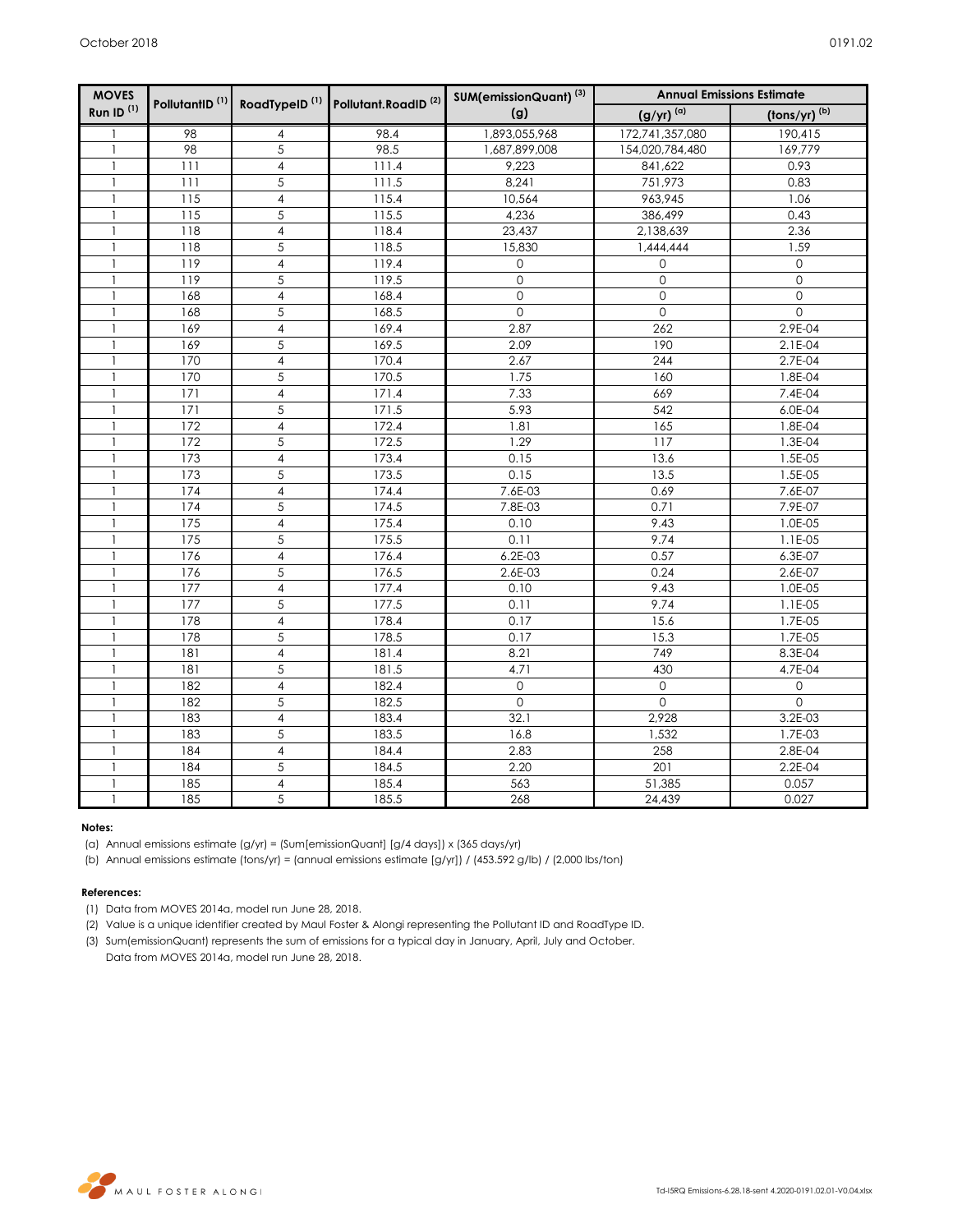## **Table C - 11 2045 Build DPM Run Emissions Estimate I-5 Rose Quarter Improvement Project**

| <b>MOVES</b>   | PollutantID <sup>(1)</sup> | RoadTypeID <sup>(1)</sup> | Pollutant.RoadID <sup>(2)</sup> | SUM(emissionQuant) <sup>(3)</sup> | <b>Annual Emissions Estimate</b> |                                                         |  |
|----------------|----------------------------|---------------------------|---------------------------------|-----------------------------------|----------------------------------|---------------------------------------------------------|--|
| Run ID $(1)$   |                            |                           |                                 | (g)                               | $(g/yr)^{(\alpha)}$              | $\frac{(\text{tons/yr})^{(b)}}{(\text{tons/yr})^{(b)}}$ |  |
| 2              | 100                        | 4                         | 100.4                           | 16,648                            | 1,519,164                        | 1.67                                                    |  |
| $\overline{2}$ | 100                        | 5                         | 100.5                           | 6,262                             | 571,420                          | 0.63                                                    |  |
| $\overline{2}$ | 110                        | 4                         | 110.4                           | 15,316                            | 1,397,625                        | 1.54                                                    |  |
| $\overline{2}$ | 110                        | 5                         | 110.5                           | 5.761                             | 525,705                          | 0.58                                                    |  |
| 2              | 112                        | 4                         | 112.4                           | 1.534                             | 139.997                          | 0.15                                                    |  |
| $\overline{2}$ | 112                        | 5                         | 112.5                           | 581                               | 53.042                           | 0.058                                                   |  |
| $\overline{2}$ | 115                        | 4                         | 115.4                           | 10.199                            | 930.646                          | 1.03                                                    |  |
| $\mathcal{P}$  | 115                        | 5                         | 115.5                           | 3.833                             | 349.769                          | 0.39                                                    |  |
| $\overline{2}$ | 118                        | 4                         | 118.4                           | 13.782                            | 1,257,628                        | 1.39                                                    |  |
| $\overline{2}$ | 118                        | 5                         | 118.5                           | 5,180                             | 472,662                          | 0.52                                                    |  |
| 2              | 119                        | 4                         | 119.4                           | $\Omega$                          | ∩                                | ∩                                                       |  |
| 2              | 119                        | 5                         | 119.5                           | 0                                 | 0                                | 0                                                       |  |

### **Notes:**

(a) Annual emissions estimate (g/yr) = (Sum[emissionQuant] [g/4 days]) x (365 days/yr)

(b) Annual emissions estimate (tons/yr) = (annual emissions estimate [g/yr]) / (453.592 g/lb) / (2,000 lbs/ton)

### **References:**

(1) Data from MOVES 2014a, model run June 28, 2018.

(2) Value is a unique identifier created by Maul Foster & Alongi representing the Pollutant ID and RoadType ID.

(3) Sum(emissionQuant) represents the sum of emissions for a typical day in January, April, July and October. Data from MOVES 2014a, model run June 28, 2018.

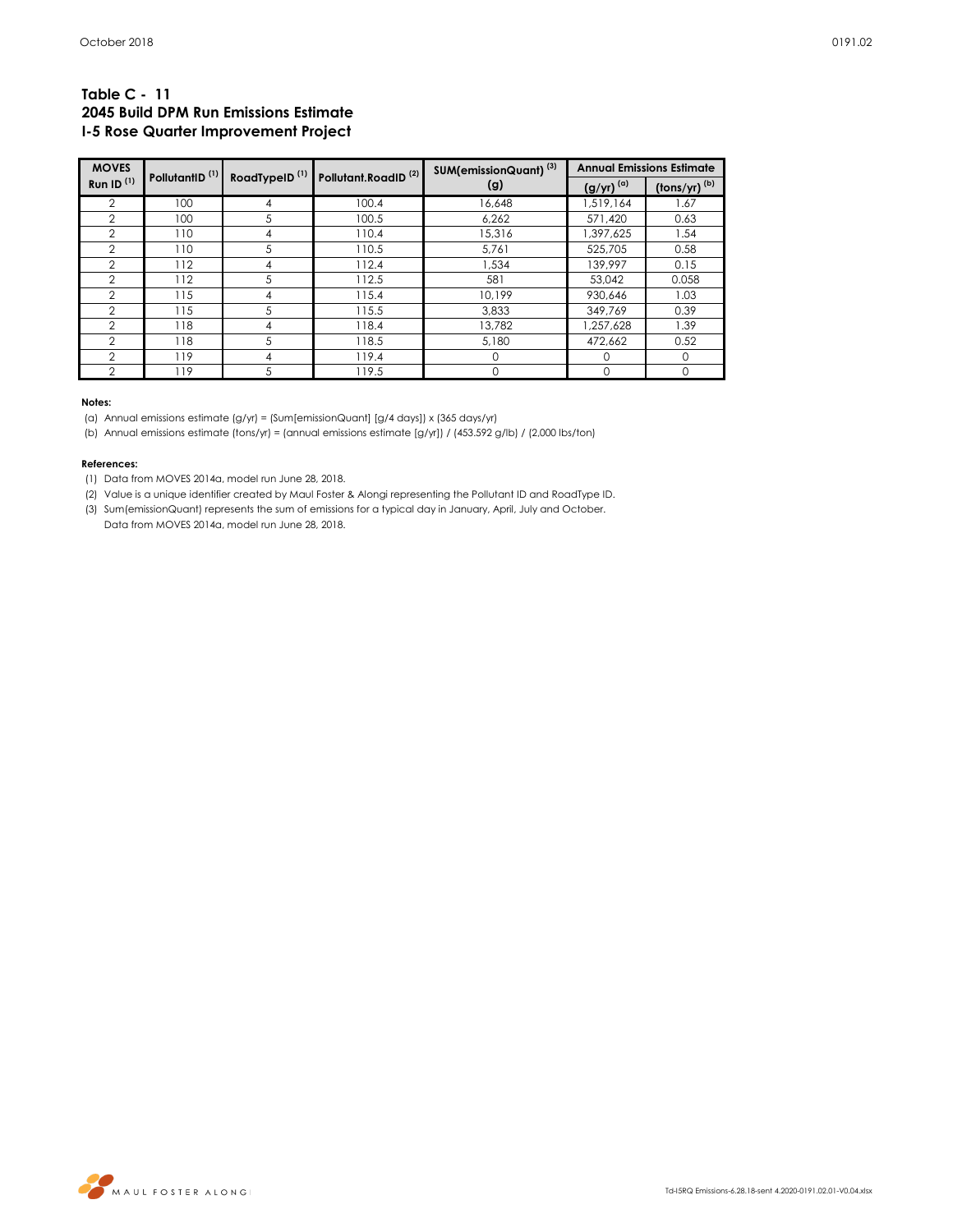## **Table C - 12 2045 Build ZEV Run Emissions Estimate I-5 Rose Quarter Improvement Project**

| <b>MOVES</b> |                            |                           | Pollutant.RoadID <sup>(2)</sup> | SUM(emissionQuant) <sup>(3)</sup> | <b>Annual Emissions Estimate</b> |                                       |  |
|--------------|----------------------------|---------------------------|---------------------------------|-----------------------------------|----------------------------------|---------------------------------------|--|
| Run ID $(1)$ | PollutantID <sup>(1)</sup> | RoadTypeID <sup>(1)</sup> |                                 | (g)                               | $(g/yr)^{(\alpha)}$              | $\frac{\text{(tons/yr)}}{\text{(b)}}$ |  |
|              |                            | 4                         | 1.4                             | 456                               | 41,594                           | 0.046                                 |  |
|              |                            | 5                         | 1.5                             | 791                               | 72,142                           | 0.080                                 |  |
|              | 20                         | 4                         | 20.4                            | 2.85                              | 260                              | 2.9E-04                               |  |
|              | 20                         | .5                        | 20.5                            | 4.95                              | 451                              | 5.0E-04                               |  |
|              | 41                         | 4                         | 41.4                            | 0.52                              | 47.1                             | 5.2E-05                               |  |
|              | 41                         | 5                         | 41.5                            | 0.89                              | 81.7                             | 9.0E-05                               |  |
|              | 79                         | 4                         | 79.4                            | 456                               | 41.594                           | 0.046                                 |  |
|              | 79                         |                           | 79.5                            | 791                               | 72.142                           | 0.080                                 |  |
|              | 87                         | 4                         | 87.4                            | 516                               | 47.074                           | 0.052                                 |  |
|              | 87                         | 5                         | 87.5                            | 895                               | 81,646                           | 0.090                                 |  |

#### **Notes:**

(a) Annual emissions estimate (g/yr) = (Sum[emissionQuant] [g/4 days]) x (365 days/yr)

(b) Annual emissions estimate (tons/yr) = (annual emissions estimate [g/yr]) / (453.592 g/lb) / (2,000 lbs/ton)

### **References:**

(1) Data from MOVES 2014a, model run June 28, 2018.

- (2) Value is a unique identifier created by Maul Foster & Alongi representing the Pollutant ID and RoadType ID.
- (3) Sum(emissionQuant) represents the sum of emissions for a typical day in January, April, July and October.

Data from MOVES 2014a, model run June 28, 2018.